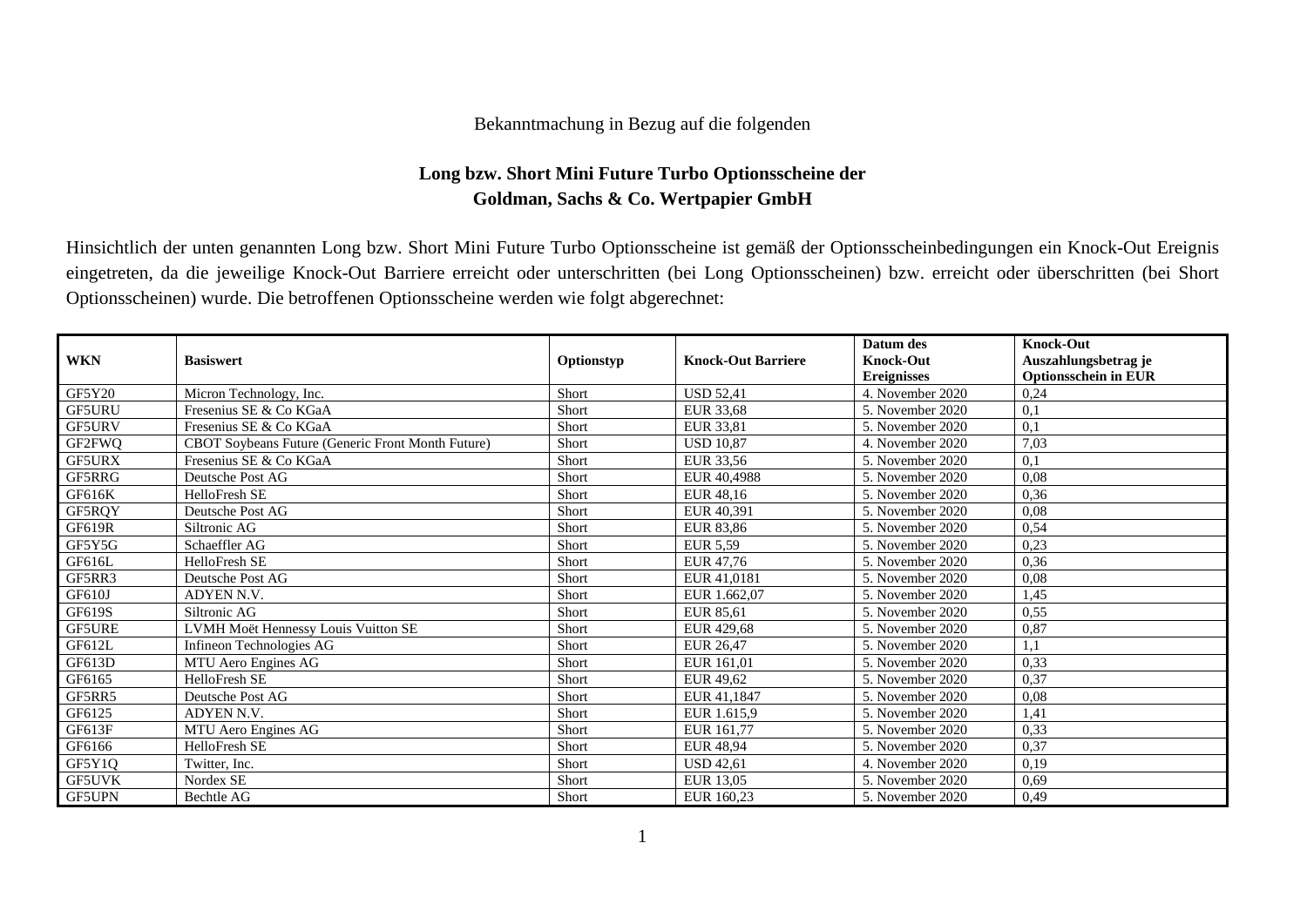|               |                                                   |            |                           | Datum des          | <b>Knock-Out</b>            |
|---------------|---------------------------------------------------|------------|---------------------------|--------------------|-----------------------------|
| <b>WKN</b>    | <b>Basiswert</b>                                  | Optionstyp | <b>Knock-Out Barriere</b> | <b>Knock-Out</b>   | Auszahlungsbetrag je        |
|               |                                                   |            |                           | <b>Ereignisses</b> | <b>Optionsschein in EUR</b> |
| GF613B        | MTU Aero Engines AG                               | Short      | EUR 155,28                | 5. November 2020   | 0,32                        |
| GF6161        | HelloFresh SE                                     | Short      | <b>EUR 48,65</b>          | 5. November 2020   | 0,37                        |
| GF5Y1R        | Twitter, Inc.                                     | Short      | <b>USD 42,35</b>          | 4. November 2020   | 0,19                        |
| GF6119        | Infineon Technologies AG                          | Short      | <b>EUR 26,67</b>          | 5. November 2020   | 1,11                        |
| <b>GF5UPK</b> | LVMH Moët Hennessy Louis Vuitton SE               | Short      | EUR 428,18                | 5. November 2020   | 0,86                        |
| GF60ZX        | ADYEN N.V.                                        | Short      | EUR 1.569,73              | 5. November 2020   | 1,37                        |
| GF615A        | Airbus SE                                         | Short      | EUR 69,01                 | 5. November 2020   | 0,14                        |
| GF3KTX        | Vonovia SE                                        | Short      | EUR 59,9283               | 5. November 2020   | 0,12                        |
| GF5RR1        | Deutsche Post AG                                  | Short      | EUR 40,6163               | 5. November 2020   | 0,08                        |
| GF5UPM        | Bechtle AG                                        | Short      | <b>EUR 159,3</b>          | 5. November 2020   | 0,49                        |
| GF613C        | MTU Aero Engines AG                               | Short      | EUR 156,04                | 5. November 2020   | 0,32                        |
| GF6162        | HelloFresh SE                                     | Short      | <b>EUR 50,04</b>          | 5. November 2020   | 0,38                        |
| GF5Y1S        | Twitter, Inc.                                     | Short      | <b>USD 42,91</b>          | 4. November 2020   | 0,19                        |
| GF615C        | Airbus SE                                         | Short      | EUR 67,42                 | 5. November 2020   | 0,14                        |
| <b>GF619N</b> | Siltronic AG                                      | Short      | EUR 82,01                 | 5. November 2020   | 0,52                        |
| GF6103        | ADYEN N.V.                                        | Short      | EUR 1.582,93              | 5. November 2020   | 1,38                        |
| GF5RQZ        | Deutsche Post AG                                  | Short      | EUR 40,7339               | 5. November 2020   | 0,08                        |
| GF612C        | Infineon Technologies AG                          | Short      | <b>EUR 26,57</b>          | 5. November 2020   | 1,1                         |
| GF613J        | MTU Aero Engines AG                               | Short      | EUR 163,59                | 5. November 2020   | 0,33                        |
| GF5Y1U        | Twitter, Inc.                                     | Short      | <b>USD 42,47</b>          | 4. November 2020   | 0,19                        |
| GF09UD        | Vivendi S.A.                                      | Short      | EUR 25,8378               | 5. November 2020   | 0,05                        |
| GF6158        | Airbus SE                                         | Short      | <b>EUR 68,08</b>          | 5. November 2020   | 0,14                        |
| GF5RR0        | Deutsche Post AG                                  | Short      | EUR 40,8711               | 5. November 2020   | 0,08                        |
| GF619P        | Siltronic AG                                      | Short      | <b>EUR 82,55</b>          | 5. November 2020   | 0.53                        |
| GF613K        | MTU Aero Engines AG                               | Short      | EUR 162,61                | 5. November 2020   | 0,33                        |
| GF5Y1X        | Twitter, Inc.                                     | Short      | <b>USD 42,75</b>          | 4. November 2020   | 0,19                        |
| <b>GF5RLP</b> | <b>SAP SE</b>                                     | Short      | EUR 97,9398               | 5. November 2020   | 0,2                         |
| GF5Y3L        | <b>RWE AG</b>                                     | Short      | EUR 34,06                 | 5. November 2020   | 0,07                        |
| GF131X        | Delivery Hero AG                                  | Short      | EUR 108,0462              | 5. November 2020   | 0,5                         |
| GF6160        | HelloFresh SE                                     | Short      | EUR 48,39                 | 5. November 2020   | 0.37                        |
| GF619Q        | Siltronic AG                                      | Short      | EUR 83,16                 | 5. November 2020   | 0,53                        |
| GF615X        | MTU Aero Engines AG                               | Short      | EUR 155,66                | 5. November 2020   | 0,32                        |
| GF5RLT        | <b>SAP SE</b>                                     | Short      | EUR 97,7145               | 5. November 2020   | $\overline{0,2}$            |
| GF5Y1N        | Twitter, Inc.                                     | Short      | <b>USD 42,22</b>          | 4. November 2020   | 0,19                        |
| GF5Y3M        | <b>RWE AG</b>                                     | Short      | <b>EUR 33,88</b>          | 5. November 2020   | 0,07                        |
| GF2KUN        | CBOT Soybeans Future (Generic Front Month Future) | Short      | <b>USD 11,02</b>          | 5. November 2020   | 7,11                        |
| GF6164        | HelloFresh SE                                     | Short      | EUR 49,26                 | 5. November 2020   | 0,37                        |
| GF62PW        | CBOT Wheat Future (Generic Front Month Future)    | Short      | USD 6,1                   | 5. November 2020   | 2,74                        |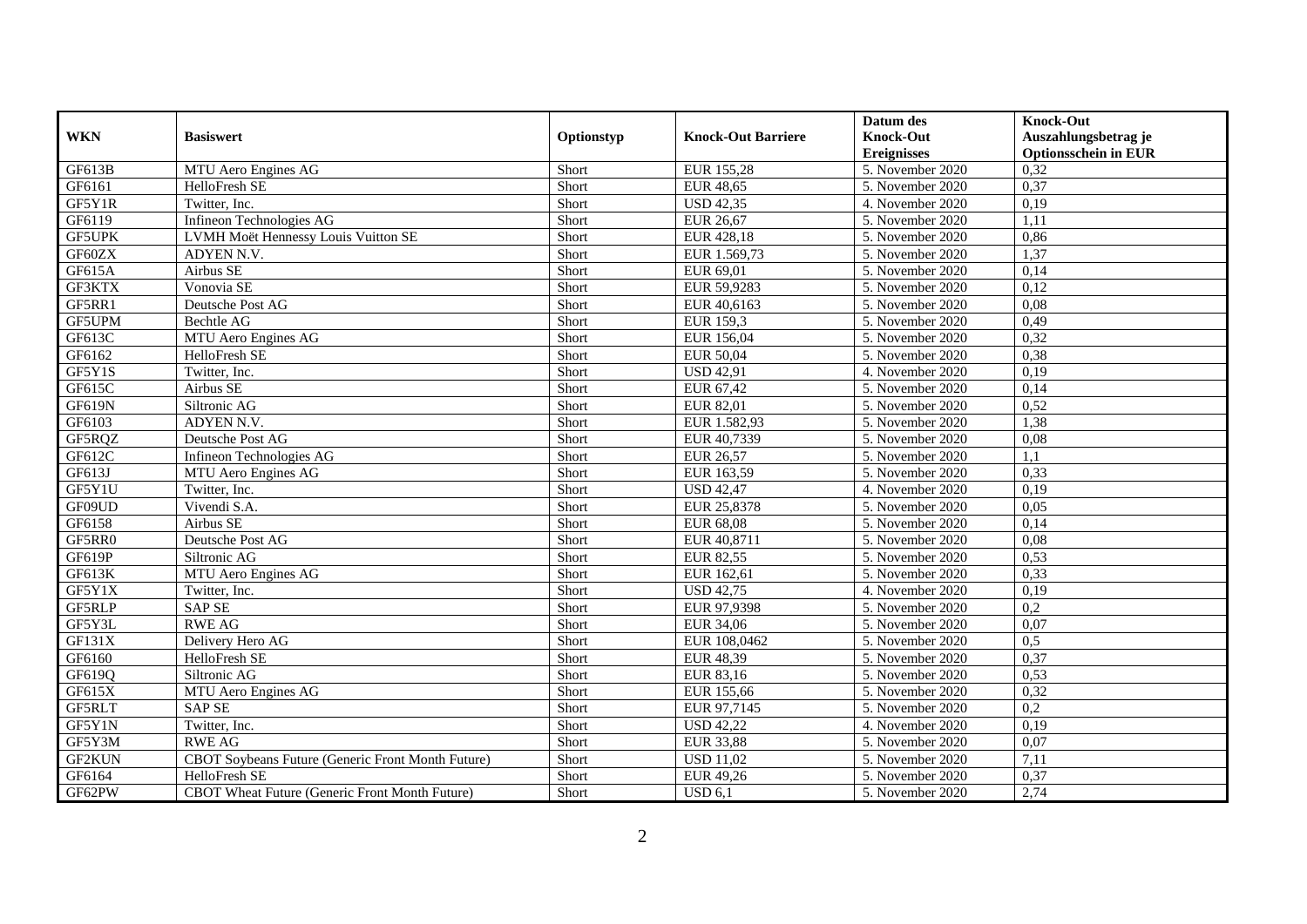|               |                                                       |            |                           | Datum des          | <b>Knock-Out</b>            |
|---------------|-------------------------------------------------------|------------|---------------------------|--------------------|-----------------------------|
| <b>WKN</b>    | <b>Basiswert</b>                                      | Optionstyp | <b>Knock-Out Barriere</b> | <b>Knock-Out</b>   | Auszahlungsbetrag je        |
|               |                                                       |            |                           | <b>Ereignisses</b> | <b>Optionsschein in EUR</b> |
| GF5RLU        | <b>SAP SE</b>                                         | Short      | EUR 98,7336               | 5. November 2020   | 0,2                         |
| GF5RNY        | Vinci S.A.                                            | Short      | EUR 74,0795               | 5. November 2020   | 0,15                        |
| GF5XUM        | ThyssenKrupp AG                                       | Short      | <b>EUR 4,32</b>           | 5. November 2020   | 0,23                        |
| GF616J        | HelloFresh SE                                         | Short      | EUR 47,59                 | 5. November 2020   | 0,36                        |
| GF62PX        | CBOT Wheat Future (Generic Front Month Future)        | Short      | <b>USD 6,05</b>           | 5. November 2020   | 2,72                        |
| GF2KUP        | CBOT Soybeans Future (Generic Front Month Future)     | Short      | <b>USD 10,97</b>          | 5. November 2020   | 7,08                        |
| GF4G0T        | Zalando SE                                            | Short      | EUR 88,7424               | 5. November 2020   | 0,37                        |
| GC4YM5        | Prosus NV                                             | Short      | EUR 92,0413               | 5. November 2020   | 0,38                        |
| GC5V5A        | ArcelorMittal S.A.                                    | Short      | EUR 12,6994               | 5. November 2020   | 0,07                        |
| GF5Y3R        | <b>RWE AG</b>                                         | Short      | EUR 34,37                 | 5. November 2020   | 0,07                        |
| GF5Y32        | <b>E.ON SE</b>                                        | Short      | EUR 9,36                  | 5. November 2020   | 0,19                        |
| GF617S        | HelloFresh SE                                         | Short      | <b>EUR 47,95</b>          | 5. November 2020   | 0,36                        |
| GF5RP3        | Vinci S.A.                                            | Short      | EUR 74,4225               | 5. November 2020   | 0,15                        |
| GF5Y6P        | Dialog Semiconductor PLC                              | Short      | <b>EUR 38,42</b>          | 5. November 2020   | 0,16                        |
| GF62PU        | CBOT Soybeans Future (Generic Front Month Future)     | Short      | <b>USD 10,65</b>          | 5. November 2020   | 6,84                        |
| GF5Y23        | Zalando SE                                            | Short      | EUR 89,62                 | 5. November 2020   | 0,37                        |
| GF6150        | Fresenius Medical Care AG & Co. KGaA                  | Short      | <b>EUR 70,86</b>          | 5. November 2020   | 0,15                        |
| GF5RB3        | $\overline{\text{DAX}^{\otimes}}$ (Performance Index) | Short      | EUR 12.373,709            | 5. November 2020   | 1,22                        |
| GF5Y3S        | <b>RWE AG</b>                                         | Short      | <b>EUR 34,5</b>           | 5. November 2020   | 0,07                        |
| GF2UZH        | CBOT Soybeans Future (Generic Front Month Future)     | Short      | <b>USD 10,93</b>          | 5. November 2020   | 7,05                        |
| GF5Y3N        | <b>RWE AG</b>                                         | Short      | <b>EUR 33,97</b>          | 5. November 2020   | 0,07                        |
| GF615Y        | Fresenius Medical Care AG & Co. KGaA                  | Short      | EUR 71,2                  | 5. November 2020   | 0,15                        |
| GF5USR        | ASML Holding N.V.                                     | Short      | <b>EUR 332,6</b>          | 5. November 2020   | 0,67                        |
| GF5Y3P        | <b>RWE AG</b>                                         | Short      | EUR 34,15                 | 5. November 2020   | 0,07                        |
| GF5USW        | ASML Holding N.V.                                     | Short      | EUR 335,29                | 5. November 2020   | 0,68                        |
| GF5RRF        | Kering                                                | Short      | EUR 563,8261              | 5. November 2020   | 0,17                        |
| GF4YY3        | Delivery Hero AG                                      | Short      | EUR 106,805               | 5. November 2020   | 0,68                        |
| <b>GFOVRM</b> | Evotec AG                                             | Short      | EUR 24,931                | 5. November 2020   | 0,13                        |
| GF5XVU        | ThyssenKrupp AG                                       | Short      | <b>EUR 4,29</b>           | 5. November 2020   | 0,23                        |
| GF5RMD        | <b>SAP SE</b>                                         | Short      | EUR 98,4494               | 5. November 2020   | $\overline{0.2}$            |
| GF5Y3Q        | <b>RWE AG</b>                                         | Short      | EUR 34,26                 | 5. November 2020   | 0,07                        |
| GF5USN        | ASML Holding N.V.                                     | Short      | EUR 331,42                | 5. November 2020   | 0,67                        |
| GF4FXL        | Delivery Hero AG                                      | Short      | EUR 109,5188              | 5. November 2020   | $\overline{0.7}$            |
| GF03MM        | Ørsted A/S                                            | Short      | DKK 1.069,358             | 5. November 2020   | 0,54                        |
| GF5USP        | ASML Holding N.V.                                     | Short      | EUR 333,88                | 5. November 2020   | 0,67                        |
| GF6113        | Infineon Technologies AG                              | Short      | <b>EUR 26,3</b>           | 5. November 2020   | 1,1                         |
| GF5W54        | EUR/USD (WM-Fixing)                                   | Short      | <b>USD 1,177</b>          | 5. November 2020   |                             |
| <b>GF5XUK</b> | ThyssenKrupp AG                                       | Short      | <b>EUR 4,33</b>           | 5. November 2020   | 0,23                        |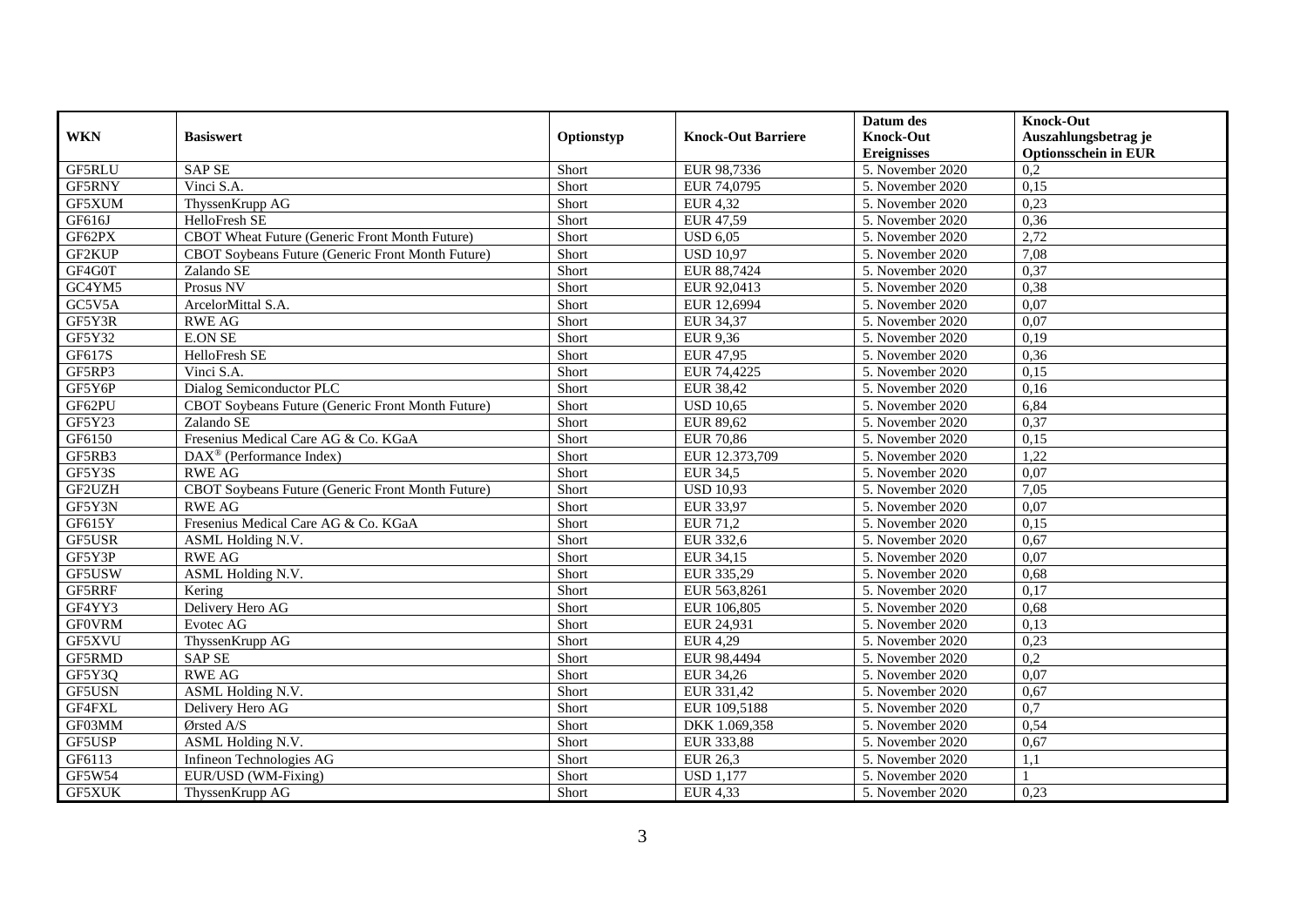|               |                                                         |            |                           | Datum des                      | <b>Knock-Out</b>            |
|---------------|---------------------------------------------------------|------------|---------------------------|--------------------------------|-----------------------------|
| <b>WKN</b>    | <b>Basiswert</b>                                        | Optionstyp | <b>Knock-Out Barriere</b> | <b>Knock-Out</b>               | Auszahlungsbetrag je        |
|               |                                                         |            |                           | <b>Ereignisses</b>             | <b>Optionsschein in EUR</b> |
| GC8QHV        | Prosus NV                                               | Short      | EUR 92,8849               | 5. November 2020               | 0,39                        |
| GF5USJ        | ASML Holding N.V.                                       | Short      | EUR 329,35                | 5. November 2020               | 0,66                        |
| GF5UTL        | ASML Holding N.V.                                       | Short      | EUR 326,79                | 5. November 2020               | 0,66                        |
| GF5USH        | ASML Holding N.V.                                       | Short      | EUR 327,58                | 5. November 2020               | 0,66                        |
| GF5USL        | ASML Holding N.V.                                       | Short      | EUR 330,34                | 5. November 2020               | 0,67                        |
| GF6110        | Infineon Technologies AG                                | Short      | EUR 26,23                 | 5. November 2020               | 1,09                        |
| GF5USM        | ASML Holding N.V.                                       | Short      | EUR 328,43                | 5. November 2020               | 0,66                        |
| GF6115        | Infineon Technologies AG                                | Short      | <b>EUR 26,1</b>           | 5. November 2020               | 1,08                        |
| GF5Y34        | <b>E.ON SE</b>                                          | Short      | EUR 9,39                  | 5. November 2020               | 0,19                        |
| GF3DUV        | Société Générale S.A.                                   | Short      | EUR 13,0167               | 5. November 2020               | 0,04                        |
| GF6117        | Infineon Technologies AG                                | Short      | EUR 26,16                 | 5. November 2020               | 1,09                        |
| GF3KTE        | Société Générale S.A.                                   | Short      | EUR 12,9599               | 5. November 2020               | 0,04                        |
| GF611E        | Infineon Technologies AG                                | Short      | <b>EUR 26,38</b>          | 5. November 2020               | 1.1                         |
| GF612J        | Infineon Technologies AG                                | Short      | EUR 25,93                 | 5. November 2020               | 1,08                        |
| GF39ZW        | Société Générale S.A.                                   | Short      | EUR 12,9027               | 5. November 2020               | 0,04                        |
| GF5RLR        | <b>SAP SE</b>                                           | Short      | EUR 97,4989               | 5. November 2020               | 0,2                         |
| GF39ZX        | Société Générale S.A.                                   | Short      | EUR 13,1715               | 5. November 2020               | 0,04                        |
| <b>GF5RLS</b> | <b>SAP SE</b>                                           | Short      | EUR 97,3029               | 5. November 2020               | $\overline{0,2}$            |
| GF5RPX        | <b>SAP SE</b>                                           | Short      | EUR 98,1848               | 5. November 2020               | 0,2                         |
| GF5RAY        | DAX <sup>®</sup> (Performance Index)                    | Short      | EUR 12.474,104            | 5. November 2020               | 1,19                        |
| GF5RBZ        | DAX <sup>®</sup> (Performance Index)                    | Short      | EUR 12.425,104            | 5. November 2020               | 1,23                        |
| GF5RC0        | $DAX^{\circledR}$ (Performance Index)                   | Short      | EUR 12.478,42             | 5. November 2020               | 1,24                        |
| GF5RCZ        | $\overline{\text{DAX}^{\otimes}}$ (Performance Index)   | Short      | EUR 12.402,366            | 5. November 2020               | 0,52                        |
| GF5RCH        | $\text{DAX}^{\textcircled{}}$ (Performance Index)       | Short      | EUR 12.370,254            | 5. November 2020               | 0.19                        |
| <b>GF5EHC</b> | $\text{DAX}^{\textcircled{}}$ (Performance Index)       | Short      | EUR 12.442,564            | 5. November 2020               | $\overline{0.9}$            |
| GF5RDG        | $\text{DAX}^{\otimes}$ (Performance Index)              | Short      | EUR 12.343,526            | 5. November 2020               | 0,001                       |
| GF5RCF        | DAX <sup>®</sup> (Performance Index)                    | Short      | EUR 12.417,403            | 5. November 2020               | 1,23                        |
| GF5RDH        | $\overline{\text{DAX}^{\otimes}}$ (Performance Index)   | Short      | EUR 12.350,06             | $\overline{5}$ . November 2020 | 1,22                        |
| <b>GF5REK</b> | $\text{DAX}^{\circledast}$ (Performance Index)          | Short      | EUR 12.421,234            | 5. November 2020               | 1,23                        |
| GF5RBH        | $DAX^{\circledR}$ (Performance Index)                   | Short      | EUR 12.398,684            | 5. November 2020               | 0,47                        |
| GF5RDM        | $\text{DAX}^{\textcircled{}}$ (Performance Index)       | Short      | EUR 12.333,915            | 5. November 2020               | 0,001                       |
| GF5REQ        | DAX <sup>®</sup> (Performance Index)                    | Short      | EUR 12.461,384            | 5. November 2020               | 1,09                        |
| GF5RCX        | $\overline{\text{DAX}^{\otimes}}$ (Performance Index)   | Short      | EUR 12.377,193            | 5. November 2020               | 1,23                        |
| GF5RB2        | $\overline{\text{DAX}}^{\textcirc}$ (Performance Index) | Short      | EUR 12.413,602            | 5. November 2020               | 0,62                        |
| GF5RF8        | $\text{DAX}^{\circledast}$ (Performance Index)          | Short      | EUR 12.465,591            | 5. November 2020               | 1,23                        |
| GF5RCV        | $DAX^{\circledR}$ (Performance Index)                   | Short      | EUR 12.360,038            | 5. November 2020               | 0,09                        |
| GF5RBN        | $DAX^{\circledcirc}$ (Performance Index)                | Short      | EUR 12.391,408            | 5. November 2020               | 0,4                         |
| GF5RCA        | $\text{DAX}^{\otimes}$ (Performance Index)              | Short      | EUR 12.429,004            | 5. November 2020               | 1,23                        |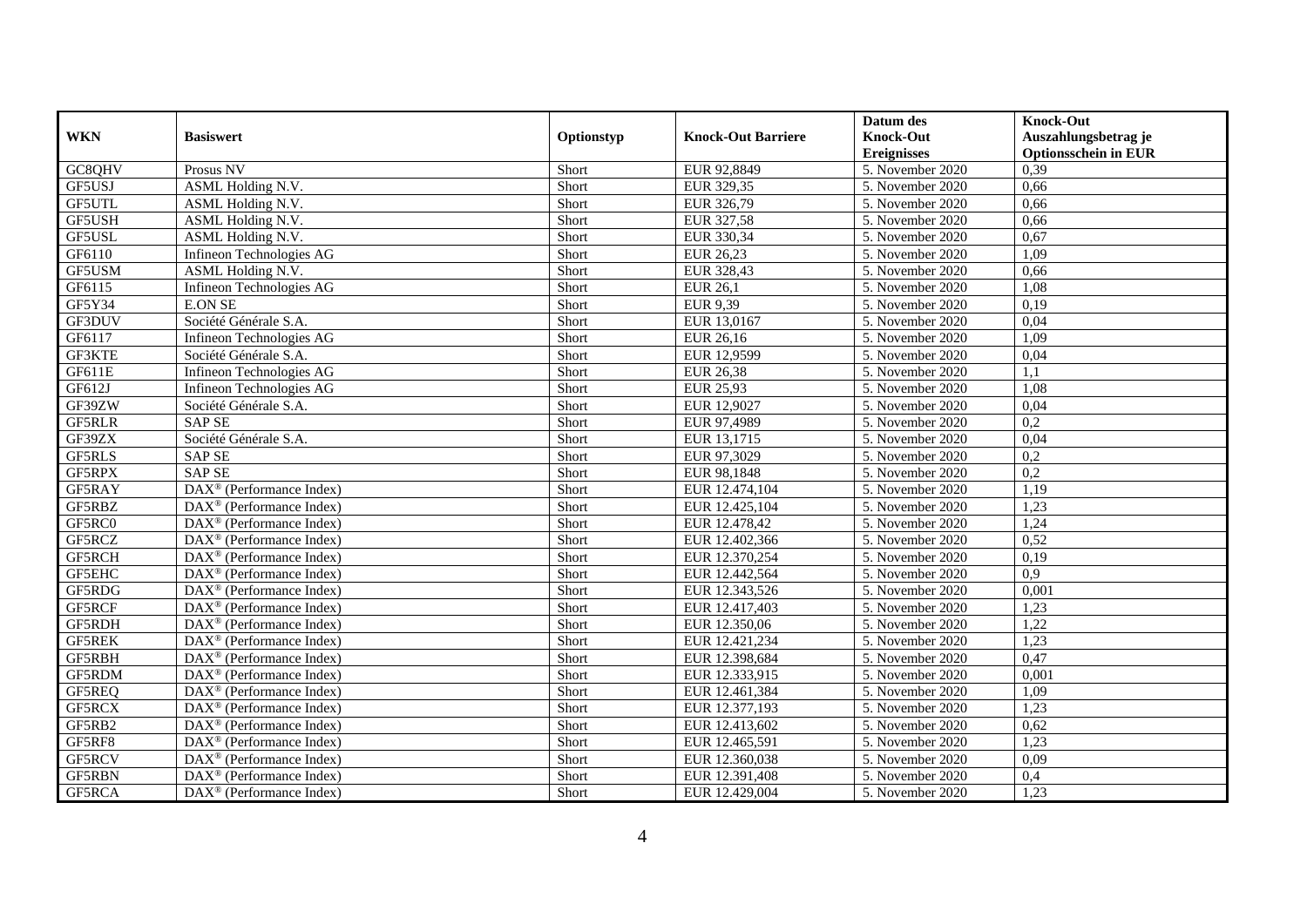|               |                                             |            |                           | Datum des          | <b>Knock-Out</b>            |
|---------------|---------------------------------------------|------------|---------------------------|--------------------|-----------------------------|
| <b>WKN</b>    | <b>Basiswert</b>                            | Optionstyp | <b>Knock-Out Barriere</b> | <b>Knock-Out</b>   | Auszahlungsbetrag je        |
|               |                                             |            |                           | <b>Ereignisses</b> | <b>Optionsschein in EUR</b> |
| GF5UPL        | LVMH Moët Hennessy Louis Vuitton SE         | Short      | EUR 431,32                | 5. November 2020   | 0,87                        |
| GF5N9D        | 1 Feinunze Gold, Feinheit mind, 0.995, LBMA | Short      | <b>USD 1.919</b>          | 5. November 2020   | 3,33                        |
| GF5UV2        | Nordex SE                                   | Short      | EUR 13,13                 | 5. November 2020   | 0,69                        |
| GF5URT        | Fresenius SE & Co KGaA                      | Short      | EUR 33,95                 | 5. November 2020   | 0,1                         |
| GF5UTP        | <b>AIXTRON SE</b>                           | Short      | EUR 10,21                 | 5. November 2020   | 0,54                        |
| GF5UPU        | Bechtle AG                                  | Short      | EUR 161,29                | 5. November 2020   | 0,49                        |
| GF4YZB        | Delivery Hero AG                            | Short      | EUR 110,766               | 5. November 2020   | 0,7                         |
| GF610Q        | Merck KGaA                                  | Short      | EUR 137,96                | 5. November 2020   | 0,28                        |
| GF5URY        | Fresenius SE & Co KGaA                      | Short      | EUR 34,11                 | 5. November 2020   | 0,1                         |
| GF4G1M        | Sartorius AG                                | Short      | EUR 401,2509              | 5. November 2020   | 1,66                        |
| GF5Y35        | <b>E.ON SE</b>                              | Short      | <b>EUR 9,41</b>           | 5. November 2020   | 0,19                        |
| GF610L        | Merck KGaA                                  | Short      | EUR 137,61                | 5. November 2020   | 0,28                        |
| GF5JEL        | EUR/USD (WM-Fixing)                         | Short      | <b>USD 1.1796</b>         | 5. November 2020   |                             |
| GF5W55        | EUR/USD (WM-Fixing)                         | Short      | <b>USD 1.178</b>          | 5. November 2020   |                             |
| GF5UPR        | LVMH Moët Hennessy Louis Vuitton SE         | Short      | EUR 433,12                | 5. November 2020   | 0,87                        |
| GF61CL        | Beiersdorf AG                               | Short      | EUR 94,53                 | 5. November 2020   | 0,19                        |
| GF5JE5        | EUR/USD (WM-Fixing)                         | Short      | <b>USD 1,17992</b>        | 5. November 2020   |                             |
| GF61B3        | <b>Beiersdorf AG</b>                        | Short      | <b>EUR 94.68</b>          | 5. November 2020   | 0.19                        |
| GF5USU        | ASML Holding N.V.                           | Short      | EUR 336,85                | 5. November 2020   | 0,68                        |
| GF613Z        | Bayerische Motoren Werke AG (BMW)           | Short      | EUR 63,67                 | 5. November 2020   | 0,13                        |
| GF5US1        | Fresenius SE & Co KGaA                      | Short      | <b>EUR 34,28</b>          | 5. November 2020   | 0,11                        |
| GF5Y36        | <b>E.ON SE</b>                              | Short      | <b>EUR 9,45</b>           | 5. November 2020   | 0,19                        |
| GF5UPP        | LVMH Moët Hennessy Louis Vuitton SE         | Short      | EUR 435,1                 | 5. November 2020   | 0,88                        |
| GF61C2        | Siltronic AG                                | Short      | <b>EUR 88,05</b>          | 5. November 2020   | 0,56                        |
| GF5UQV        | Fresenius SE & Co KGaA                      | Short      | EUR 34,47                 | 5. November 2020   | 0,11                        |
| GF5Y3C        | <b>E.ON SE</b>                              | Short      | EUR 9,49                  | 5. November 2020   | 0,2                         |
| GF5RLV        | <b>SAP SE</b>                               | Short      | EUR 99,0373               | 5. November 2020   | $\overline{0,2}$            |
| GF6194        | Deutsche Post AG                            | Short      | EUR 41,4                  | 5. November 2020   | 0.08                        |
| GF614F        | Fresenius Medical Care AG & Co. KGaA        | Short      | <b>EUR 72</b>             | 5. November 2020   | 0,15                        |
| GF2X5V        | Airbus SE                                   | Short      | EUR 69,7667               | 5. November 2020   | 0,14                        |
| GF5Y37        | <b>E.ON SE</b>                              | Short      | EUR 9,47                  | 5. November 2020   | 0,19                        |
| <b>GF5RLW</b> | <b>SAP SE</b>                               | Short      | EUR 99,733                | 5. November 2020   | 0,2                         |
| GF3G8M        | Delivery Hero AG                            | Short      | EUR 111,9246              | 5. November 2020   | 0,71                        |
| GF4Z6K        | Daimler AG                                  | Short      | EUR 49,0484               | 5. November 2020   | 0,15                        |
| GF6152        | Fresenius Medical Care AG & Co. KGaA        | Short      | EUR 71,58                 | 5. November 2020   | 0,15                        |
| GF5RLY        | <b>SAP SE</b>                               | Short      | EUR 99,3705               | 5. November 2020   | 0,2                         |
| GF5N9V        | 1 Feinunze Silber, Feinheit mind. 0,999     | Short      | <b>USD 24,6</b>           | 5. November 2020   | 0,72                        |
| GF3PS3        | Sartorius AG                                | Short      | EUR 404,5039              | 5. November 2020   | 1,67                        |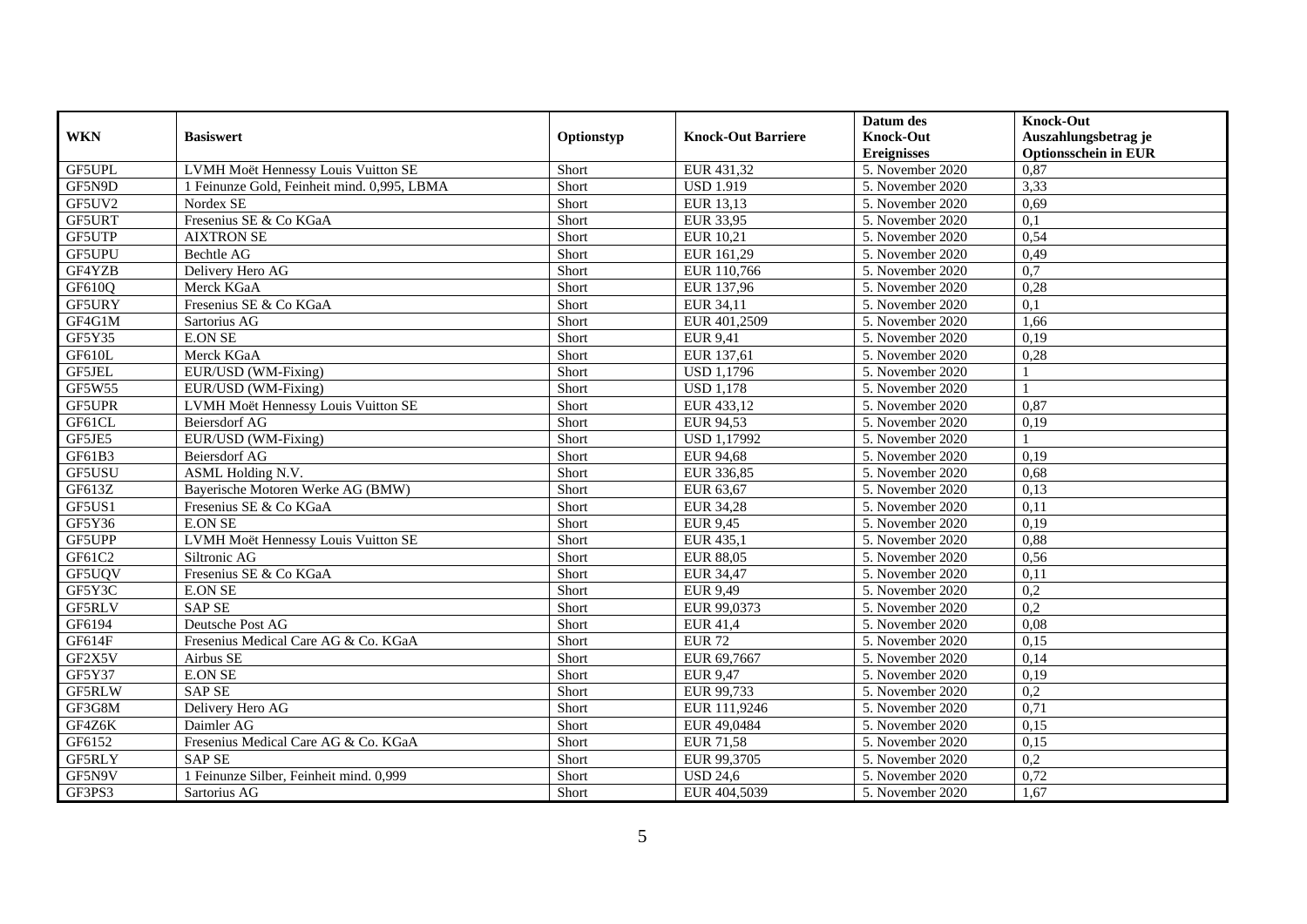|                     |                                                |            |                           | Datum des          | <b>Knock-Out</b>            |
|---------------------|------------------------------------------------|------------|---------------------------|--------------------|-----------------------------|
| <b>WKN</b>          | <b>Basiswert</b>                               | Optionstyp | <b>Knock-Out Barriere</b> | <b>Knock-Out</b>   | Auszahlungsbetrag je        |
|                     |                                                |            |                           | <b>Ereignisses</b> | <b>Optionsschein in EUR</b> |
| GF613X              | Bayerische Motoren Werke AG (BMW)              | Short      | EUR 63,76                 | 5. November 2020   | 0,13                        |
| GF5RS3              | 1 Feinunze Palladium, Feinheit mind. 0,9995    | Short      | <b>USD 2.364,9</b>        | 5. November 2020   | 1,06                        |
| GF6140              | Bayerische Motoren Werke AG (BMW)              | Short      | EUR 63,85                 | 5. November 2020   | 0,13                        |
| GF5W56              | EUR/USD (WM-Fixing)                            | Short      | <b>USD 1.181</b>          | 5. November 2020   |                             |
| GC9R7R              | USD/JPY (WM-Fixing)                            | Long       | JPY 103,99405             | 5. November 2020   | 0,83                        |
| GF25JT              | USD/JPY (WM-Fixing)                            | Long       | JPY 104,03686             | 5. November 2020   | 0,83                        |
| GF5RE1              | DAX <sup>®</sup> (Performance Index)           | Short      | EUR 12.505,118            | 5. November 2020   | 1,24                        |
| GF5EHB              | $\text{DAX}^{\otimes}$ (Performance Index)     | Short      | EUR 12.535,767            | 5. November 2020   | 1,24                        |
| GF5RC8              | $\text{DAX}^{\otimes}$ (Performance Index)     | Short      | EUR 12.482,776            | 5. November 2020   | 1,24                        |
| GF5RBB              | $\text{DAX}^{\circledast}$ (Performance Index) | Short      | EUR 12.514,334            | 5. November 2020   | 1,24                        |
| GF5RDD              | $DAX^{\circledR}$ (Performance Index)          | Short      | EUR 12.500,564            | 5. November 2020   | 1,24                        |
| GF5RDE              | DAX <sup>®</sup> (Performance Index)           | Short      | EUR 12.509,701            | 5. November 2020   | 1,24                        |
| GF5RBJ              | $\text{DAX}^{\circledast}$ (Performance Index) | Short      | EUR 12.519,006            | 5. November 2020   | 1,24                        |
| GF5RBS              | $DAX^{\circledR}$ (Performance Index)          | Short      | EUR 12.547,951            | 5. November 2020   | 1,24                        |
| GF5RBM              | $\text{DAX}^{\otimes}$ (Performance Index)     | Short      | EUR 12.496,06             | 5. November 2020   | 1,24                        |
| GF5RCP              | $\text{DAX}^{\otimes}$ (Performance Index)     | Short      | EUR 12.491,596            | 5. November 2020   | 1,24                        |
| GF5RET              | DAX <sup>®</sup> (Performance Index)           | Short      | EUR 12.528,48             | 5. November 2020   | 1,24                        |
| GF616A              | Deutsche Post AG                               | Short      | EUR 41.49                 | 5. November 2020   | 0.09                        |
| GF5RRQ              | 1 Feinunze Silber, Feinheit mind. 0,999        | Short      | <b>USD 24,7</b>           | 5. November 2020   | 0,73                        |
| GF5N9E              | 1 Feinunze Gold, Feinheit mind. 0,995, LBMA    | Short      | <b>USD 1.924</b>          | 5. November 2020   | 3,34                        |
| GC6W0U              | 1 Feinunze Gold, Feinheit mind. 0,995, LBMA    | Short      | <b>USD 1.922</b>          | 5. November 2020   | 3,38                        |
| GF5W4G              | 1 Feinunze Gold, Feinheit mind. 0,995, LBMA    | Short      | <b>USD 1.924</b>          | 5. November 2020   | 3,32                        |
| GF5W57              | EUR/USD (WM-Fixing)                            | Short      | <b>USD 1,183</b>          | 5. November 2020   | 1,01                        |
| <b>GF0ZBV</b>       | USD/JPY (WM-Fixing)                            | Long       | JPY 103,80641             | 5. November 2020   | 0,83                        |
| <b>CHOWSY</b>       | USD/JPY (WM-Fixing)                            | Long       | JPY 103.89688             | 5. November 2020   | 0.83                        |
| GF5ZVR              | EUR/USD (WM-Fixing)                            | Short      | <b>USD 1,185</b>          | 5. November 2020   | 1,01                        |
| GF4FXM              | Delivery Hero AG                               | Short      | EUR 112,6413              | 5. November 2020   | 0,72                        |
| GF452L              | Delivery Hero AG                               | Short      | EUR 112,8467              | 5. November 2020   | 0,72                        |
| <b>GF5RRU</b>       | 1 Feinunze Platin, Feinheit mind. 0,9995       | Short      | <b>USD 898,1</b>          | 5. November 2020   | 0,4                         |
| GF5L21              | CBOT Wheat Future (Generic Front Month Future) | Short      | <b>USD 6,19</b>           | 5. November 2020   | 2,83                        |
| GF5NAG              | 1 Feinunze Palladium, Feinheit mind. 0,9995    | Short      | USD 2.397,3               | 5. November 2020   | 1,07                        |
| GF5W5Q              | 1 Feinunze Platin, Feinheit mind. 0,9995       | Short      | <b>USD 896,4</b>          | 5. November 2020   | 0,4                         |
| $GF5\overline{W4H}$ | 1 Feinunze Gold, Feinheit mind. 0,995, LBMA    | Short      | <b>USD 1.930</b>          | 5. November 2020   | 3,33                        |
| GF5UUC              | Apple Inc.                                     | Short      | <b>USD</b> 116,81         | 5. November 2020   | 0,31                        |
| GF5UUJ              | Apple Inc.                                     | Short      | <b>USD 115,87</b>         | 5. November 2020   | 0,3                         |
| GF5UUL              | Apple Inc.                                     | Short      | <b>USD 117,95</b>         | 5. November 2020   | 0,31                        |
| GF5UVG              | Apple Inc.                                     | Short      | <b>USD 117,35</b>         | 5. November 2020   | 0,31                        |
| GF612T              | Amazon.com, Inc.                               | Short      | <b>USD 3.191,9</b>        | 5. November 2020   | 0,84                        |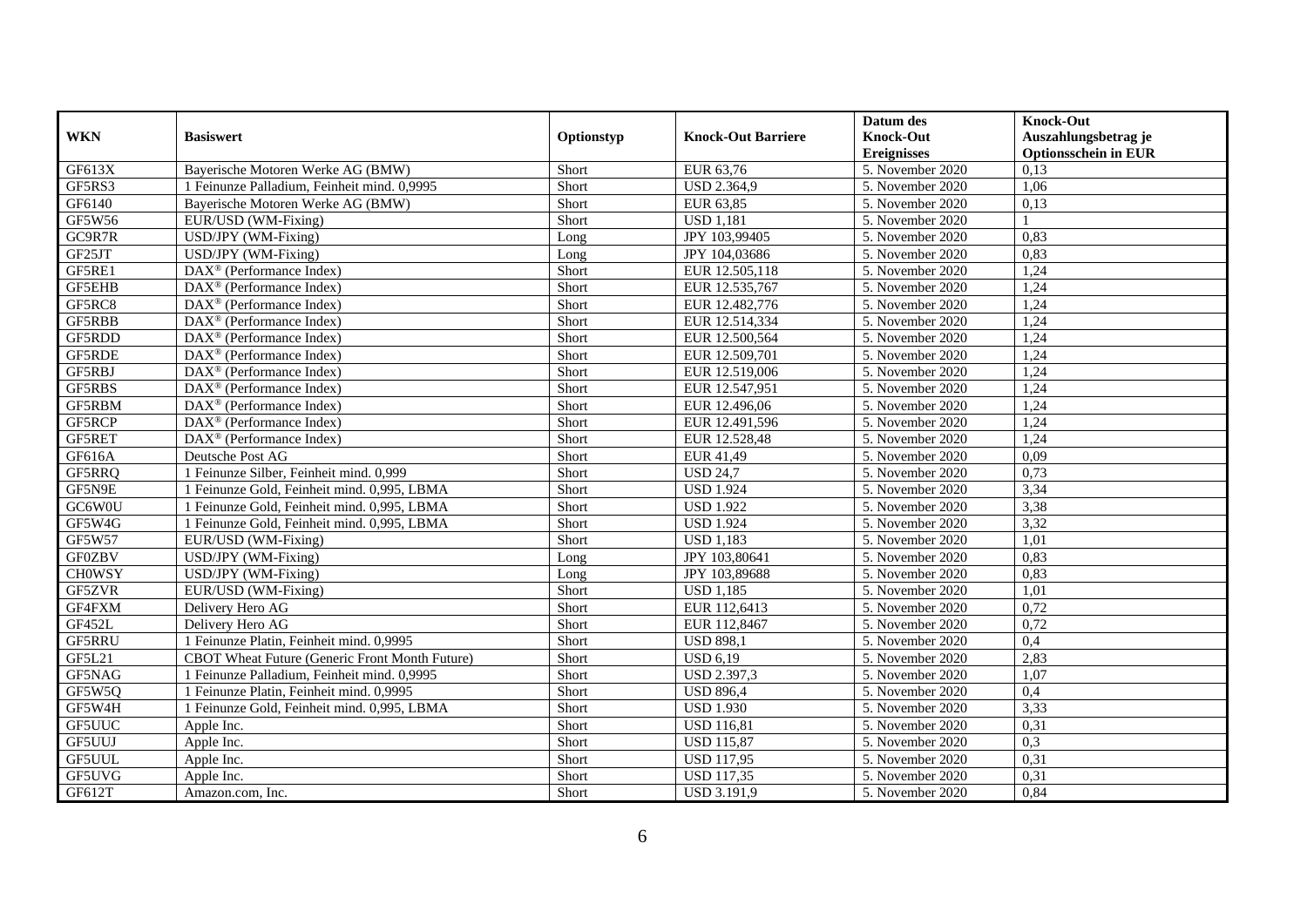|            |                         |            |                           | Datum des                      | <b>Knock-Out</b>            |
|------------|-------------------------|------------|---------------------------|--------------------------------|-----------------------------|
| <b>WKN</b> | <b>Basiswert</b>        | Optionstyp | <b>Knock-Out Barriere</b> | <b>Knock-Out</b>               | Auszahlungsbetrag je        |
|            |                         |            |                           | <b>Ereignisses</b>             | <b>Optionsschein in EUR</b> |
| GF612U     | Amazon.com. Inc.        | Short      | <b>USD 3.205,78</b>       | 5. November 2020               | 0,85                        |
| GF612V     | Amazon.com. Inc.        | Short      | <b>USD 3.221,12</b>       | 5. November 2020               | 0,85                        |
| GF612W     | Amazon.com, Inc.        | Short      | USD 3.238,16              | 5. November 2020               | 0,85                        |
| GF612X     | Amazon.com, Inc.        | Short      | USD 3.302,93              | 5. November 2020               | 0,87                        |
| GF612Y     | Amazon.com, Inc.        | Short      | USD 3.257,21              | 5. November 2020               | 0,86                        |
| GF612Z     | Amazon.com, Inc.        | Short      | USD 3.167,77              | 5. November 2020               | 0,84                        |
| GF6132     | Amazon.com, Inc.        | Short      | <b>USD 3.108,64</b>       | 5. November 2020               | 0,82                        |
| GF6134     | Amazon.com, Inc.        | Short      | <b>USD 3.115,34</b>       | 5. November 2020               | 0,82                        |
| GF6135     | Amazon.com, Inc.        | Short      | USD 3.130,22              | 5. November 2020               | 0,83                        |
| GF6136     | Amazon.com, Inc.        | Short      | USD 3.138,53              | 5. November 2020               | 0,83                        |
| GF6137     | Amazon.com, Inc.        | Short      | USD 3.147,49              | 5. November 2020               | 0,83                        |
| GF6138     | Amazon.com. Inc.        | Short      | <b>USD 3.122,51</b>       | 5. November 2020               | 0,82                        |
| GF613A     | Amazon.com. Inc.        | Short      | <b>USD 3.179,29</b>       | 5. November 2020               | 0,84                        |
| GF613G     | Amazon.com, Inc.        | Short      | <b>USD 3.278,64</b>       | 5. November 2020               | 0,86                        |
| GF613R     | Amazon.com, Inc.        | Short      | <b>USD 3.157,21</b>       | 5. November 2020               | 0,83                        |
| GF5UQ7     | Visa Inc. - Class A     | Short      | <b>USD 198,13</b>         | 5. November 2020               | 0,52                        |
| GF5UPG     | Visa Inc. - Class A     | Short      | <b>USD 199,35</b>         | 5. November 2020               | 0,52                        |
| GF610H     | Netflix, Inc.           | Short      | <b>USD 505,35</b>         | $\overline{5}$ . November 2020 | 0,18                        |
| GF5ATJ     | $K+SAG$                 | Long       | EUR 5,6167                | 5. November 2020               | 0,16                        |
| GF5UTW     | Microsoft Corporation   | Short      | <b>USD 218,66</b>         | 5. November 2020               | 0,38                        |
| GF5HY7     | JD.com Inc              | Short      | <b>USD 90,4946</b>        | 5. November 2020               | 0,32                        |
| GF5Y0Q     | Micron Technology, Inc. | Short      | <b>USD 52,89</b>          | 5. November 2020               | 0,24                        |
| GC8L9S     | Weibo Corporation       | Short      | <b>USD 43,8042</b>        | 5. November 2020               | 0,24                        |
| GF5UT2     | Alphabet Inc. - Class C | Short      | <b>USD 1.774,01</b>       | 5. November 2020               | 0,47                        |
| GF5UUZ     | Microsoft Corporation   | Short      | <b>USD 220,84</b>         | 5. November 2020               | 0,38                        |
| GF4YYZ     | Facebook, Inc.          | Short      | USD 291,4838              | 5. November 2020               | 0,76                        |
| GF5Y0R     | Micron Technology, Inc. | Short      | <b>USD 53,18</b>          | 5. November 2020               | 0,24                        |
| GF60ZZ     | Netflix. Inc.           | Short      | <b>USD 507.2</b>          | 5. November 2020               | 0,18                        |
| GF5UVJ     | Microsoft Corporation   | Short      | <b>USD 219.7</b>          | 5. November 2020               | 0,38                        |
| GF5RNJ     | Baidu, Inc.             | Short      | USD 143,8231              | 5. November 2020               | 0,51                        |
| GF5Y4X     | MasterCard Incorporated | Short      | <b>USD 316,2</b>          | 5. November 2020               | 0,83                        |
| GF5Y21     | Micron Technology, Inc. | Short      | <b>USD 52,64</b>          | 5. November 2020               | 0,24                        |
| GF4FTD     | Facebook, Inc.          | Short      | <b>USD 289,3024</b>       | 5. November 2020               | 0,76                        |
| GF5XSS     | NASDAQ-100 Index®       | Short      | USD 11.935,577            | 5. November 2020               | 2,08                        |
| GF5RND     | Weibo Corporation       | Short      | <b>USD 44,2773</b>        | 5. November 2020               | 0,24                        |
| GF5Y50     | MasterCard Incorporated | Short      | <b>USD 314</b>            | 5. November 2020               | 0,83                        |
| GF5RQ1     | Nvidia Corporation      | Short      | USD 566,6021              | 5. November 2020               | 2,53                        |
| GF6128     | Netflix, Inc.           | Short      | <b>USD 502,08</b>         | 5. November 2020               | 0,18                        |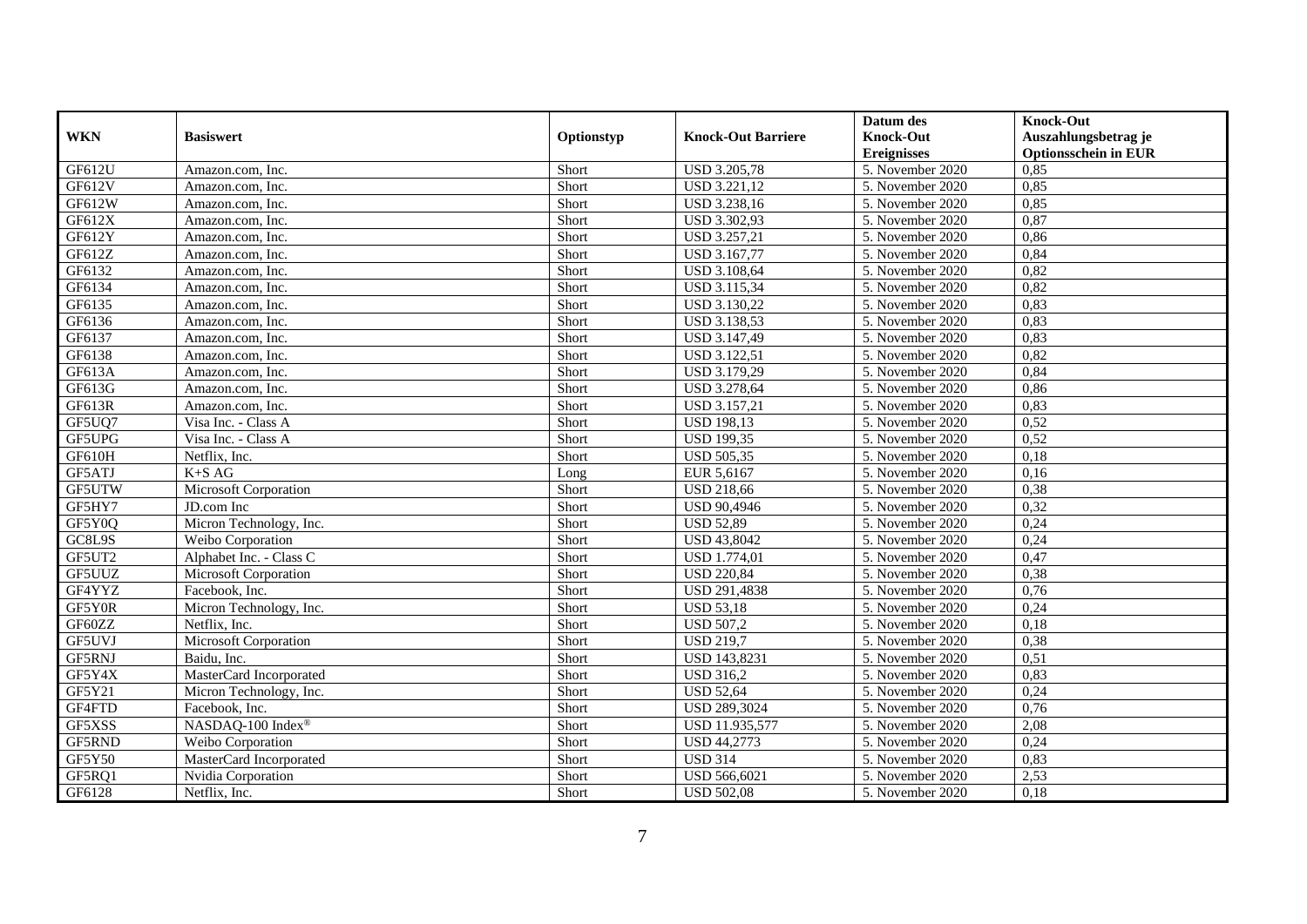|               |                                                |            |                               | Datum des          | <b>Knock-Out</b>            |
|---------------|------------------------------------------------|------------|-------------------------------|--------------------|-----------------------------|
| <b>WKN</b>    | <b>Basiswert</b>                               | Optionstyp | <b>Knock-Out Barriere</b>     | <b>Knock-Out</b>   | Auszahlungsbetrag je        |
|               |                                                |            |                               | <b>Ereignisses</b> | <b>Optionsschein in EUR</b> |
| GF5UU1        | Microsoft Corporation                          | Short      | <b>USD 222,12</b>             | 5. November 2020   | 0,38                        |
| GF3ZTM        | <b>Barrick Gold Corporation</b>                | Short      | <b>USD 28,6437</b>            | 5. November 2020   | 0,75                        |
| GF5RPR        | Weibo Corporation                              | Short      | <b>USD 44,0141</b>            | 5. November 2020   | 0,24                        |
| GF5RPZ        | Nvidia Corporation                             | Short      | USD 561,8811                  | 5. November 2020   | 2,51                        |
| GF6129        | Netflix, Inc.                                  | Short      | <b>USD 503,65</b>             | 5. November 2020   | 0,18                        |
| GF5XSH        | NASDAQ-100 Index®                              | Short      | USD 11.902,681                | 5. November 2020   | 2,07                        |
| GF5Y2N        | Adobe Incorporated                             | Short      | <b>USD 495,64</b>             | 5. November 2020   | 1,3                         |
| GF5UUH        | Apple Inc.                                     | Short      | <b>USD 116,32</b>             | 5. November 2020   | 0,16                        |
| GF5XTJ        | NASDAQ-100 Index®                              | Short      | USD 12.020,771                | 5. November 2020   | 2,09                        |
| GF5UR6        | Take-Two Interactive Software, Inc.            | Short      | <b>USD 166,77</b>             | 5. November 2020   | 0,59                        |
| GF5Y6D        | Applied Materials, Inc.                        | Short      | USD $66,34$                   | 5. November 2020   | 0,23                        |
| GF5XSN        | NASDAQ-100 Index®                              | Short      | USD 11.892,147                | 5. November 2020   | 2,07                        |
| GF5Y1T        | Twitter, Inc.                                  | Short      | $\overline{\text{USD}}$ 43,28 | 5. November 2020   | 0,19                        |
| GF5XY2        | Electronic Arts Inc.                           | Short      | <b>USD 128,04</b>             | 5. November 2020   | 0,34                        |
| GF5XSR        | NASDAQ-100 Index®                              | Short      | USD 11.982,702                | 5. November 2020   | 1,75                        |
| GF5Y1Z        | Twitter, Inc.                                  | Short      | <b>USD 43,49</b>              | 5. November 2020   | 0,19                        |
| GF5XY0        | Electronic Arts Inc.                           | Short      | <b>USD 127,47</b>             | 5. November 2020   | 0,33                        |
| GF5XSV        | NASDAQ-100 Index®                              | Short      | USD 11.847,198                | 5. November 2020   | 2,06                        |
| GF5Y1V        | Twitter, Inc.                                  | Short      | <b>USD 43,08</b>              | 5. November 2020   | 0,19                        |
| GF5XY1        | Electronic Arts Inc.                           | Short      | <b>USD 128,67</b>             | 5. November 2020   | 0,34                        |
| GF5XSF        | NASDAQ-100 Index®                              | Short      | USD 11.924,386                | 5. November 2020   | 2,08                        |
| GF5XSD        | NASDAQ-100 Index®                              | Short      | USD 11.876,733                | 5. November 2020   | 2,07                        |
| GF5XSW        | NASDAQ-100 Index®                              | Short      | USD 11.908,032                | 5. November 2020   | 2,07                        |
| GF5XSX        | NASDAQ-100 Index®                              | Short      | USD 11.886,963                | 5. November 2020   | 2,07                        |
| GF5XV3        | NASDAQ-100 Index®                              | Short      | USD 11.964,573                | 5. November 2020   | 2,08                        |
| GF5XST        | NASDAQ-100 Index®                              | Short      | USD 12.054,471                | 5. November 2020   | $\overline{2,1}$            |
| <b>GF5L20</b> | CBOT Wheat Future (Generic Front Month Future) | Short      | <b>USD 6,24</b>               | 5. November 2020   | 2,85                        |
| GF5XSQ        | NASDAQ-100 Index®                              | Short      | USD 12.040,762                | 5. November 2020   | $\overline{2,1}$            |
| GF617U        | Uber Technologies, Inc.                        | Short      | <b>USD 40.9</b>               | 5. November 2020   | 0,22                        |
| GF5UT4        | Alphabet Inc. - Class C                        | Short      | <b>USD 1.783,46</b>           | 5. November 2020   | 0,47                        |
| GF6133        | Amazon.com, Inc.                               | Short      | USD 3.330,68                  | 5. November 2020   | 0,88                        |
| GF5UUE        | Apple Inc.                                     | Short      | <b>USD 118,62</b>             | 5. November 2020   | 0,31                        |
| GF613P        | Alphabet Inc. - Class C                        | Short      | <b>USD 1.660,83</b>           | 5. November 2020   | 0,44                        |
| GF4Z67        | Daimler AG                                     | Short      | EUR 49,1356                   | 5. November 2020   | 0,15                        |
| GF613Q        | Alphabet Inc. - Class C                        | Short      | USD 1.663,11                  | 5. November 2020   | 0,44                        |
| GF6130        | Alphabet Inc. - Class C                        | Short      | USD 1.695,22                  | 5. November 2020   | 0,45                        |
| GF4Z5X        | Daimler AG                                     | Short      | EUR 49,0968                   | 5. November 2020   | 0,15                        |
| GF613H        | Alphabet Inc. - Class C                        | Short      | USD 1.676,63                  | 5. November 2020   | 0,44                        |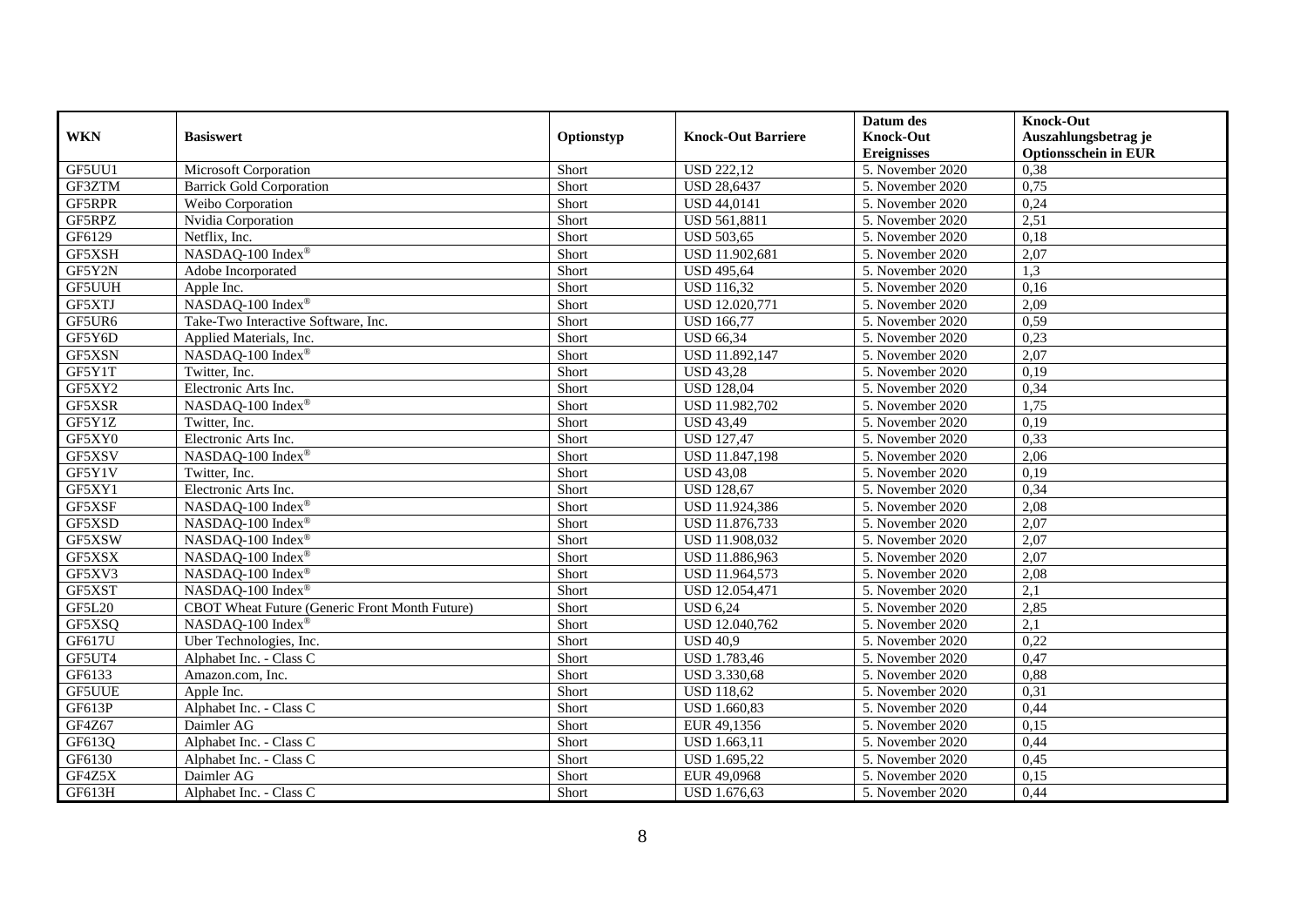|            |                                                   |            |                           | Datum des          | <b>Knock-Out</b>            |
|------------|---------------------------------------------------|------------|---------------------------|--------------------|-----------------------------|
| <b>WKN</b> | <b>Basiswert</b>                                  | Optionstyp | <b>Knock-Out Barriere</b> | <b>Knock-Out</b>   | Auszahlungsbetrag je        |
|            |                                                   |            |                           | <b>Ereignisses</b> | <b>Optionsschein in EUR</b> |
| GF613S     | Alphabet Inc. - Class C                           | Short      | <b>USD 1.668,05</b>       | 5. November 2020   | 0,44                        |
| GF613T     | Alphabet Inc. - Class C                           | Short      | <b>USD 1.670,74</b>       | 5. November 2020   | 0,44                        |
| GF5RJJ     | The Walt Disney Company                           | Short      | USD 127,8974              | 5. November 2020   | 0,22                        |
| GF5RJG     | The Walt Disney Company                           | Short      | USD 127,4662              | 5. November 2020   | 0,22                        |
| GF5XSE     | NASDAQ-100 Index®                                 | Short      | USD 12.068,494            | 5. November 2020   | 2,1                         |
| GF5UVH     | Apple Inc.                                        | Short      | <b>USD 119,38</b>         | 5. November 2020   | 0,31                        |
| GF2KUM     | CBOT Soybeans Future (Generic Front Month Future) | Short      | <b>USD 11,07</b>          | 5. November 2020   | 7,14                        |
| GF2KUL     | CBOT Soybeans Future (Generic Front Month Future) | Short      | <b>USD 11,12</b>          | 5. November 2020   | 7,17                        |
| GF5Y0L     | Micron Technology, Inc.                           | Short      | $\overline{$ USD 53,5     | 5. November 2020   | 0,24                        |
| GF5UU3     | Microsoft Corporation                             | Short      | <b>USD 223,56</b>         | 5. November 2020   | 0,39                        |
| GF35E2     | <b>Barrick Gold Corporation</b>                   | Short      | <b>USD 28,9597</b>        | 5. November 2020   | 0,76                        |
| GF5RKL     | The Walt Disney Company                           | Short      | <b>USD 128,3678</b>       | 5. November 2020   | 0,22                        |
| GF4Z66     | Daimler AG                                        | Short      | EUR 49,2421               | 5. November 2020   | 0,15                        |
| GF5UR5     | Take-Two Interactive Software, Inc.               | Short      | <b>USD 167,39</b>         | 5. November 2020   | 0,59                        |
| GF5RAW     | $\text{DAX}^{\textcircled{}}$ (Performance Index) | Short      | EUR 12.552,93             | 5. November 2020   | 1,24                        |
| GF5XSG     | NASDAQ-100 Index®                                 | Short      | USD 12.075,618            | 5. November 2020   | $\overline{2,1}$            |
| GF612P     | Netflix, Inc.                                     | Short      | <b>USD 511,46</b>         | 5. November 2020   | 0,18                        |
| GC7130     | 1 Feinunze Gold, Feinheit mind. 0,995, LBMA       | Short      | <b>USD 1.933</b>          | 5. November 2020   | 3,4                         |
| GF4Z7K     | Daimler AG                                        | Short      | EUR 49,184                | 5. November 2020   | 0,15                        |
| GF5XSM     | NASDAQ-100 Index®                                 | Short      | USD 12.090,13             | 5. November 2020   | 2,1                         |
| GF6106     | Netflix, Inc.                                     | Short      | <b>USD 509,23</b>         | 5. November 2020   | 0,18                        |
| GC90ZQ     | Costco Wholesale Corporation                      | Short      | USD 383,2503              | 5. November 2020   | 0,66                        |
| GF5XS7     | NASDAQ-100 Index®                                 | Short      | USD 12.097,509            | 5. November 2020   | 2,11                        |
| GF62QN     | 1 Feinunze Platin, Feinheit mind. 0,9995          | Short      | <b>USD 906</b>            | 5. November 2020   | 0,41                        |
| GF62QD     | 1 Feinunze Silber, Feinheit mind. 0.999           | Short      | <b>USD 25</b>             | 5. November 2020   | 0.66                        |
| GF5W4J     | 1 Feinunze Gold, Feinheit mind. 0,995, LBMA       | Short      | <b>USD 1.936</b>          | 5. November 2020   | 3,34                        |
| GF4ZBQ     | 1 Feinunze Gold, Feinheit mind. 0,995, LBMA       | Short      | <b>USD 1.940</b>          | 5. November 2020   | 3,4                         |
| GF5W4K     | 1 Feinunze Gold, Feinheit mind. 0,995, LBMA       | Short      | <b>USD 1.947</b>          | 5. November 2020   | 3,36                        |
| GF62Q4     | 1 Feinunze Gold, Feinheit mind. 0,995, LBMA       | Short      | <b>USD 1.937</b>          | 5. November 2020   | 3,37                        |
| GC72JE     | 1 Feinunze Gold, Feinheit mind. 0,995, LBMA       | Short      | <b>USD 1.944</b>          | 5. November 2020   | 3,42                        |
| GF5ZVB     | 1 Feinunze Gold, Feinheit mind. 0,995, LBMA       | Short      | <b>USD 1.942</b>          | 5. November 2020   | 3,36                        |
| GF5EWC     | 1 Feinunze Gold, Feinheit mind. 0,995, LBMA       | Short      | <b>USD 1.943</b>          | 5. November 2020   | 3,43                        |
| GF450N     | 1 Feinunze Gold, Feinheit mind. 0,995, LBMA       | Short      | <b>USD 1.935</b>          | 5. November 2020   | 3,36                        |
| GC7131     | 1 Feinunze Gold, Feinheit mind. 0,995, LBMA       | Short      | <b>USD 1.938</b>          | 5. November 2020   | 3,41                        |
| GF5N9J     | 1 Feinunze Gold, Feinheit mind. 0,995, LBMA       | Short      | <b>USD 1.947</b>          | 5. November 2020   | 3,38                        |
| GF5N9G     | 1 Feinunze Gold, Feinheit mind. 0,995, LBMA       | Short      | <b>USD 1.940</b>          | 5. November 2020   | 3,37                        |
| GF5N9W     | 1 Feinunze Silber, Feinheit mind. 0,999           | Short      | <b>USD 25</b>             | 5. November 2020   | 0,73                        |
| GF453G     | Alibaba Group Holding Limited                     | Long       | <b>USD 280,0634</b>       | 5. November 2020   | 0,69                        |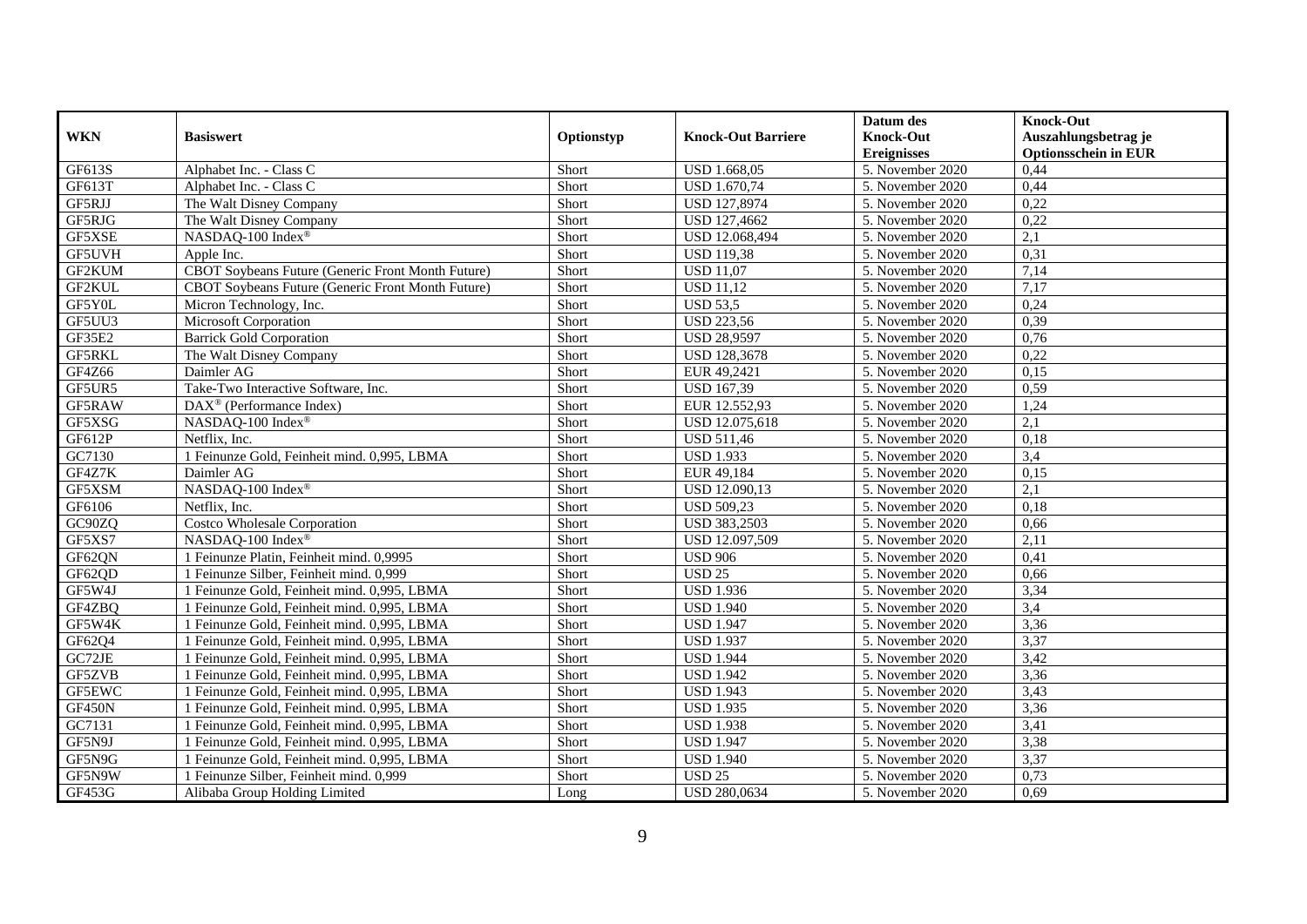|               |                                                            |            |                           | Datum des          | <b>Knock-Out</b>            |
|---------------|------------------------------------------------------------|------------|---------------------------|--------------------|-----------------------------|
| <b>WKN</b>    | <b>Basiswert</b>                                           | Optionstyp | <b>Knock-Out Barriere</b> | <b>Knock-Out</b>   | Auszahlungsbetrag je        |
|               |                                                            |            |                           | <b>Ereignisses</b> | <b>Optionsschein in EUR</b> |
| GF4LP0        | S&P 500 <sup>®</sup> Index                                 | Short      | USD 3.526,641             | 5. November 2020   | 0,61                        |
| GF4Z64        | Daimler AG                                                 | Short      | EUR 49,2905               | 5. November 2020   | 0,15                        |
| GF5L1U        | ICE Brent Crude Oil Future (Generic Front Month<br>Future) | Short      | <b>USD 41,4</b>           | 5. November 2020   | 1,16                        |
| GF3ZH3        | Nvidia Corporation                                         | Short      | USD 572,3659              | 5. November 2020   | 2,56                        |
| GF5UR7        | Take-Two Interactive Software, Inc.                        | Short      | <b>USD 168,06</b>         | 5. November 2020   | 0.59                        |
| GF31VE        | <b>Barrick Gold Corporation</b>                            | Short      | <b>USD 29,1263</b>        | 5. November 2020   | 0,76                        |
| GF5XZM        | Volkswagen AG                                              | Short      | EUR 135,54                | 5. November 2020   | 0,28                        |
| GF51MG        | Airbus SE                                                  | Short      | EUR 70,0921               | 5. November 2020   | 0,14                        |
| GF5UPE        | Visa Inc. - Class A                                        | Short      | <b>USD 200,73</b>         | 5. November 2020   | 0,53                        |
| GF4Z65        | Daimler AG                                                 | Short      | EUR 49,3487               | 5. November 2020   | 0,15                        |
| GF5RPB        | Kering                                                     | Short      | EUR 567,5214              | 5. November 2020   | 0,17                        |
| GF3G6A        | Nvidia Corporation                                         | Short      | USD 572,6134              | 5. November 2020   | 2,56                        |
| GF5URA        | Take-Two Interactive Software, Inc.                        | Short      | <b>USD 168,81</b>         | 5. November 2020   | 0.6                         |
| GF5Y10        | Volkswagen AG                                              | Short      | EUR 135,97                | 5. November 2020   | 0,28                        |
| GF6159        | Airbus SE                                                  | Short      | EUR 69,92                 | 5. November 2020   | 0,14                        |
| GF5AKE        | Alphabet Inc. - Class C                                    | Short      | USD 1.789,5171            | 5. November 2020   | 0,47                        |
| GF4YXZ        | Facebook, Inc.                                             | Short      | <b>USD 294,4386</b>       | 5. November 2020   | 0,77                        |
| GF51ME        | Airbus SE                                                  | Short      | EUR 70,3661               | 5. November 2020   | 0,14                        |
| GF6141        | Bayerische Motoren Werke AG (BMW)                          | Short      | EUR 64,38                 | 5. November 2020   | 0,13                        |
| GF5UP0        | LVMH Moët Hennessy Louis Vuitton SE                        | Short      | EUR 437,29                | 5. November 2020   | 0,88                        |
| GF4Z6B        | Daimler AG                                                 | Short      | EUR 49,4649               | 5. November 2020   | 0,15                        |
| GF4YYE        | Delivery Hero AG                                           | Short      | EUR 113,9291              | 5. November 2020   | 0,72                        |
| GF62Q5        | 1 Feinunze Gold, Feinheit mind. 0,995, LBMA                | Short      | <b>USD 1.949</b>          | 5. November 2020   | 3,39                        |
| GF5EHM        | $\text{DAX}^{\textcircled{}}$ (Performance Index)          | Short      | EUR 12.575,442            | 5. November 2020   | 1,24                        |
| GF5RDF        | $\text{DAX}^{\textcircled{}}$ (Performance Index)          | Short      | EUR 12.589,141            | 5. November 2020   | 1,25                        |
| <b>GF5EHE</b> | $\text{DAX}^{\textcircled{p}}$ (Performance Index)         | Short      | EUR 12.590,234            | 5. November 2020   | 1,25                        |
| GF5RQ4        | Activision Blizzard, Inc.                                  | Short      | <b>USD 81,621</b>         | 5. November 2020   | 0,29                        |
| GF5XXX        | Volkswagen AG                                              | Short      | EUR 136,43                | 5. November 2020   | 0,28                        |
| <b>GF0KBY</b> | Match Group, Inc.                                          | Short      | USD 137,6505              | 5. November 2020   | 0,61                        |
| GC72JH        | 1 Feinunze Gold, Feinheit mind. 0,995, LBMA                | Short      | <b>USD 1.950</b>          | 5. November 2020   | 3,43                        |
| GF5N9K        | 1 Feinunze Gold, Feinheit mind. 0,995, LBMA                | Short      | <b>USD 1.952</b>          | 5. November 2020   | 3,39                        |
| GF2PQC        | USD/JPY (WM-Fixing)                                        | Long       | JPY 103,57852             | 5. November 2020   | 0,82                        |
| GF4Z1K        | Take-Two Interactive Software, Inc.                        | Short      | USD 169,7161              | 5. November 2020   | 0.6                         |
| GF5USS        | Take-Two Interactive Software, Inc.                        | Short      | <b>USD 170,55</b>         | 5. November 2020   | 0,6                         |
| GF4ERX        | Airbus SE                                                  | Short      | EUR 70,6267               | 6. November 2020   | 0,14                        |
| GF5UTG        | Ceconomy AG                                                | Short      | <b>EUR 4,2</b>            | 6. November 2020   | 0,24                        |
| GF5Y68        | Rheinmetall AG                                             | Short      | <b>EUR 70,45</b>          | 6. November 2020   | 0,22                        |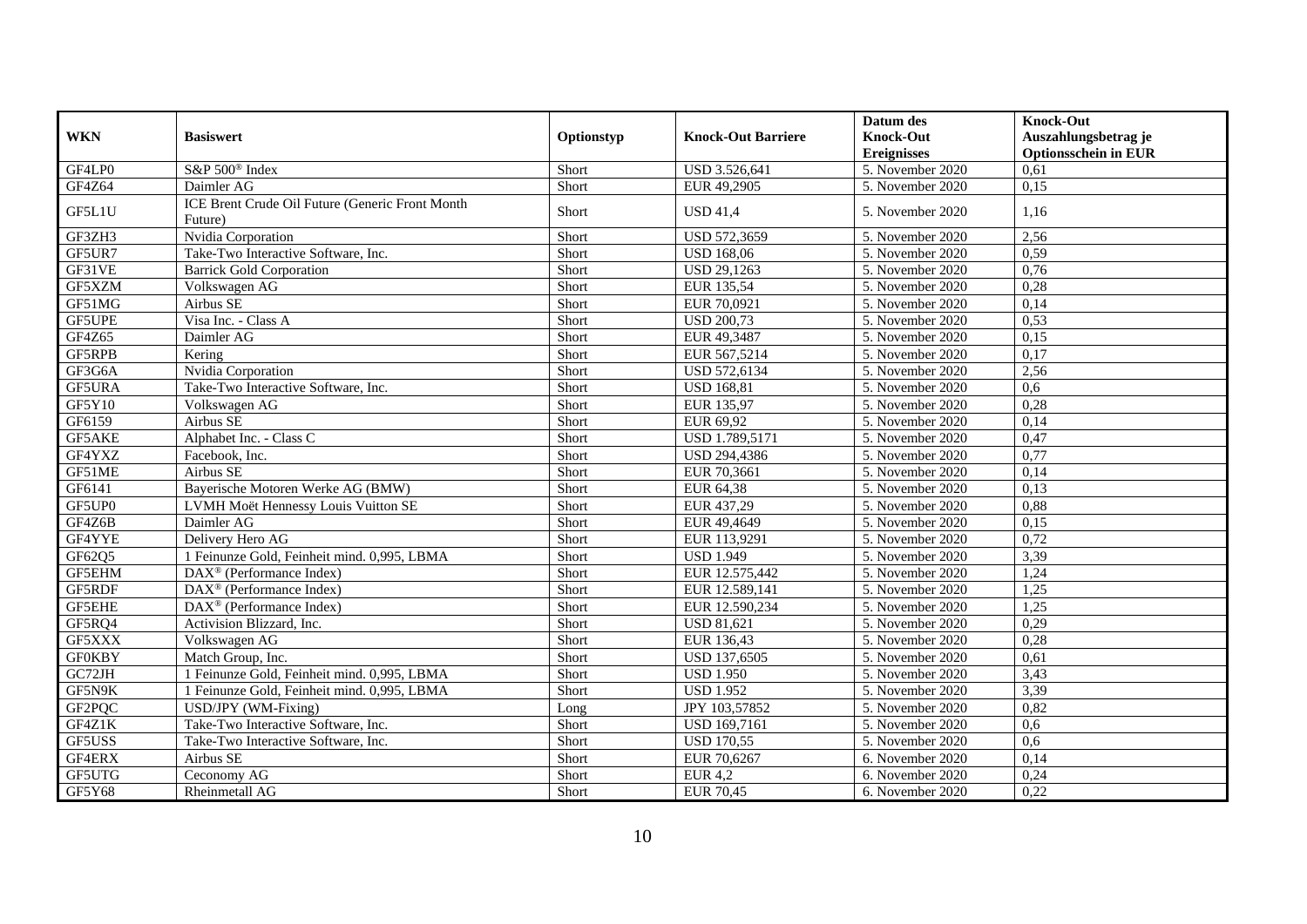|               |                                                                     |            |                           | Datum des          | <b>Knock-Out</b>            |
|---------------|---------------------------------------------------------------------|------------|---------------------------|--------------------|-----------------------------|
| <b>WKN</b>    | <b>Basiswert</b>                                                    | Optionstyp | <b>Knock-Out Barriere</b> | <b>Knock-Out</b>   | Auszahlungsbetrag je        |
|               | ICE Brent Crude Oil Future (Generic Front Month                     |            |                           | <b>Ereignisses</b> | <b>Optionsschein in EUR</b> |
| GF62PR        | Future)                                                             | Long       | <b>USD 40</b>             | 6. November 2020   | 0.98                        |
| GF5RRR        | 1 Feinunze Silber, Feinheit mind. 0,999                             | Short      | <b>USD 25,5</b>           | 6. November 2020   | 0,74                        |
| GF5US5        | Salesforce.com, Inc.                                                | Short      | <b>USD 260,58</b>         | 5. November 2020   | 0,68                        |
| GF5Y1W        | Twitter, Inc.                                                       | Short      | <b>USD 43,99</b>          | 5. November 2020   | 0,2                         |
| GF5UNU        | Continental AG                                                      | Short      | EUR 94,52                 | 6. November 2020   | 0,29                        |
| GF5Y6T        | PayPal Holdings, Inc.                                               | Short      | <b>USD 203.99</b>         | 5. November 2020   | 0,53                        |
| GF4PTV        | 1 Feinunze Silber, Feinheit mind. 0,999                             | Short      | <b>USD 25,3</b>           | 5. November 2020   | $\overline{0,7}$            |
| GF5Y3T        | Twitter, Inc.                                                       | Short      | <b>USD 43,73</b>          | 5. November 2020   | 0,19                        |
| GF618S        | American Express Company                                            | Short      | <b>USD 98,26</b>          | 5. November 2020   | 0,17                        |
| GF4ZAX        | Deutsche Telekom AG                                                 | Short      | EUR 14,2771               | 6. November 2020   | 0,29                        |
| GF5UNW        | Continental AG                                                      | Short      | EUR 94,73                 | 6. November 2020   | 0,29                        |
| GF4ZAA        | Deutsche Telekom AG                                                 | Short      | EUR 14,4239               | 6. November 2020   | 0.29                        |
| GF5UNY        | Continental AG                                                      | Short      | EUR 94,97                 | 6. November 2020   | 0,29                        |
| GF4WAU        | EURO STOXX <sup>®</sup> Banks (Price EUR) Index                     | Short      | <b>EUR 58,708</b>         | 6. November 2020   | 0,01                        |
| <b>GF610D</b> | Netflix, Inc.                                                       | Short      | <b>USD 516,68</b>         | 5. November 2020   | 0,18                        |
| GF6109        | Netflix, Inc.                                                       | Short      | <b>USD 513,94</b>         | 5. November 2020   | 0,18                        |
| <b>GF5EHL</b> | DAX <sup>®</sup> (Performance Index)                                | Short      | EUR 12.595,171            | 6. November 2020   | 1,23                        |
| GF5Y6F        | <b>Rheinmetall AG</b>                                               | Short      | EUR 72,43                 | 6. November 2020   | 0,22                        |
| GF4ZAQ        | Deutsche Telekom AG                                                 | Short      | EUR 14,2282               | 6. November 2020   | 0,29                        |
| GF66G5        | CBOT Wheat Future (Generic Front Month Future)                      | Long       | <b>USD 6,05</b>           | 6. November 2020   | 2,43                        |
| GF66G4        | CBOT Wheat Future (Generic Front Month Future)                      | Long       | USD 6,1                   | 6. November 2020   | 2,45                        |
| <b>GF230W</b> | GBP/USD (WM-Fixing)                                                 | Short      | <b>USD 1,31498</b>        | 5. November 2020   | 1,11                        |
| GF62PP        | NYMEX Light, Sweet Crude Oil Future (Generic Front<br>Month Future) | Long       | <b>USD 38</b>             | 6. November 2020   | 0,93                        |
| GF66FN        | ICE Brent Crude Oil Future (Generic Front Month<br>Future)          | Long       | <b>USD 40,5</b>           | 6. November 2020   |                             |
| GF66FV        | CBOT Soybeans Future (Generic Front Month Future)                   | Short      | <b>USD 11</b>             | 6. November 2020   | 6,99                        |
| GF4ZBF        | Deutsche Telekom AG                                                 | Short      | EUR 14,3847               | 6. November 2020   | 0,29                        |
| GF66FM        | NYMEX Light, Sweet Crude Oil Future (Generic Front<br>Month Future) | Long       | <b>USD 38,5</b>           | 6. November 2020   | 0,95                        |
| GF5Y6C        | Rheinmetall AG                                                      | Short      | <b>EUR 70.95</b>          | 6. November 2020   | 0.22                        |
| <b>CHOWSZ</b> | USD/JPY (WM-Fixing)                                                 | Long       | JPY 103,48944             | 5. November 2020   | 0,82                        |
| GF611T        | Continental AG                                                      | Long       | EUR 91,84                 | 6. November 2020   | 0,27                        |
| GF64K6        | Münchener Rückversicherungs-Gesellschaft AG                         | Long       | EUR 206,41                | 6. November 2020   | 0,41                        |
| GF64PS        | Airbus SE                                                           | Short      | EUR 70,19                 | 6. November 2020   | 0,14                        |
| GF611W        | Continental AG                                                      | Long       | EUR 91,67                 | 6. November 2020   | 0,27                        |
| GF64KB        | Münchener Rückversicherungs-Gesellschaft AG                         | Long       | EUR 206,73                | 6. November 2020   | 0,41                        |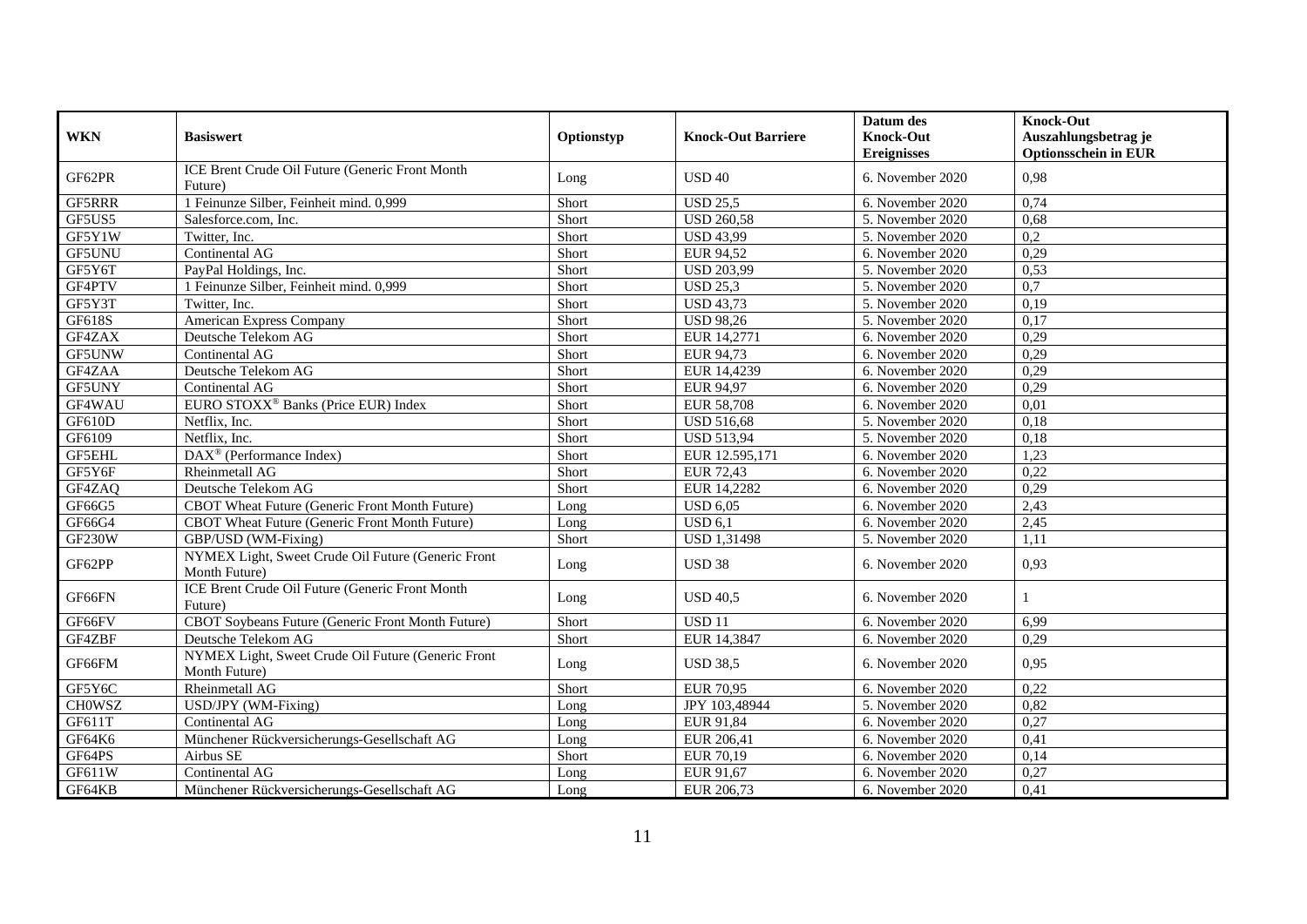|                  |                                                                                  |               |                           | Datum des                              | <b>Knock-Out</b>                                    |
|------------------|----------------------------------------------------------------------------------|---------------|---------------------------|----------------------------------------|-----------------------------------------------------|
| <b>WKN</b>       | <b>Basiswert</b>                                                                 | Optionstyp    | <b>Knock-Out Barriere</b> | <b>Knock-Out</b><br><b>Ereignisses</b> | Auszahlungsbetrag je<br><b>Optionsschein in EUR</b> |
| GF64PT           | Airbus SE                                                                        | Short         | <b>EUR 70,46</b>          | 6. November 2020                       | 0,14                                                |
| GF64SG           | Bayerische Motoren Werke AG (BMW)                                                | Short         | EUR 63,93                 | 6. November 2020                       | 0,13                                                |
| GF64SK           | Bayerische Motoren Werke AG (BMW)                                                | Short         | EUR 64,7                  | 6. November 2020                       | 0,13                                                |
| GF64K4           |                                                                                  |               |                           |                                        |                                                     |
|                  | Münchener Rückversicherungs-Gesellschaft AG<br>Bayerische Motoren Werke AG (BMW) | Long<br>Short | EUR 207,6                 | 6. November 2020                       | 0,41<br>0,13                                        |
| GF64SL<br>GF64JZ | Münchener Rückversicherungs-Gesellschaft AG                                      |               | EUR 63,32<br>EUR 205,34   | 6. November 2020<br>6. November 2020   | 0,4                                                 |
| GF64SM           |                                                                                  | Long          |                           |                                        | 0,13                                                |
|                  | Bayerische Motoren Werke AG (BMW)                                                | Short         | EUR 63,58                 | 6. November 2020                       |                                                     |
| GF64SN           | Bayerische Motoren Werke AG (BMW)                                                | Short         | EUR 64,61                 | 6. November 2020                       | 0,13                                                |
| GF64SH           | Bayerische Motoren Werke AG (BMW)                                                | Short         | EUR 63,5                  | 6. November 2020                       | 0,13                                                |
| GF64JW           | Münchener Rückversicherungs-Gesellschaft AG                                      | Long          | EUR 205,71                | 6. November 2020                       | 0,4                                                 |
| GF64RR           | MTU Aero Engines AG                                                              | Short         | EUR 164,93                | 6. November 2020                       | 0,34                                                |
| GF64LJ           | Münchener Rückversicherungs-Gesellschaft AG                                      | Long          | EUR 207,32                | 6. November 2020                       | 0,41                                                |
| GF64T3           | Daimler AG                                                                       | Short         | EUR 48,75                 | 6. November 2020                       | 0,15                                                |
| GF64RS           | MTU Aero Engines AG                                                              | Short         | EUR 164,18                | 6. November 2020                       | 0,34                                                |
| GF64T4           | Daimler AG                                                                       | Short         | <b>EUR 48,86</b>          | 6. November 2020                       | 0,15                                                |
| GF64SW           | MTU Aero Engines AG                                                              | Short         | EUR 163,81                | 6. November 2020                       | 0,33                                                |
| GF64T2           | Daimler AG                                                                       | Short         | <b>EUR 48,65</b>          | 6. November 2020                       | 0.15                                                |
| GF64T0           | Daimler AG                                                                       | Short         | <b>EUR 48,6</b>           | 6. November 2020                       | 0,15                                                |
| GF64T6           | Daimler AG                                                                       | Short         | <b>EUR 48,92</b>          | 6. November 2020                       | 0,15                                                |
| GF5RL9           | <b>Bilfinger SE</b>                                                              | Short         | EUR 19,7246               | 6. November 2020                       | 0,08                                                |
| GF5JEA           | 1 Feinunze Gold, Feinheit mind. 0,995, LBMA                                      | Short         | USD $1.955$               | 6. November 2020                       | 3,33                                                |
| GF62PQ           | NYMEX Light, Sweet Crude Oil Future (Generic Front<br>Month Future)              | Long          | <b>USD 37,5</b>           | 6. November 2020                       | 0,92                                                |
| GF611V           | Continental AG                                                                   | Long          | EUR 91,16                 | 6. November 2020                       | 0,27                                                |
| GF611X           | Continental AG                                                                   | Long          | EUR 91,33                 | 6. November 2020                       | 0,27                                                |
| GF62Q8           | EUR/USD (WM-Fixing)                                                              | Short         | <b>USD 1,187</b>          | 6. November 2020                       | 1,01                                                |
| GF5N9Z           | 1 Feinunze Silber, Feinheit mind. 0,999                                          | Short         | <b>USD 25,7</b>           | 6. November 2020                       | 0,74                                                |
| GF62Q9           | EUR/USD (WM-Fixing)                                                              | Short         | <b>USD 1,188</b>          | 6. November 2020                       | 1,01                                                |
| GF2FVQ           | EUR/USD (WM-Fixing)                                                              | Short         | <b>USD 1,18703</b>        | 6. November 2020                       | 0,99                                                |
| <b>GF5W58</b>    | EUR/USD (WM-Fixing)                                                              | Short         | <b>USD 1,186</b>          | 6. November 2020                       | 0,99                                                |
| GF615E           | Airbus SE                                                                        | Short         | <b>EUR 70,85</b>          | 6. November 2020                       | 0,14                                                |
| GF64TF           | HeidelbergCement AG                                                              | Short         | <b>EUR 54,5</b>           | 6. November 2020                       | 0,11                                                |
| GF64RE           | PayPal Holdings, Inc.                                                            | Short         | <b>USD 187,02</b>         | 6. November 2020                       | 0,49                                                |
|                  |                                                                                  |               |                           |                                        |                                                     |
| GF64QF           | Alphabet Inc. - Class C                                                          | Short         | <b>USD 1.678,86</b>       | 6. November 2020                       | 0,44                                                |
| GF6185           | American Express Company                                                         | Short         | <b>USD 98,52</b>          | 6. November 2020                       | 0,17                                                |
| GF4ER4           | Electronic Arts Inc.                                                             | Long          | <b>USD 117,1805</b>       | 6. November 2020                       | 0,29                                                |
| GF5UTZ           | ASML Holding N.V.                                                                | Short         | EUR 338,58                | 6. November 2020                       | 0,68                                                |
| GF5RNW           | Square Inc                                                                       | Short         | <b>USD 183,361</b>        | 6. November 2020                       | 0,81                                                |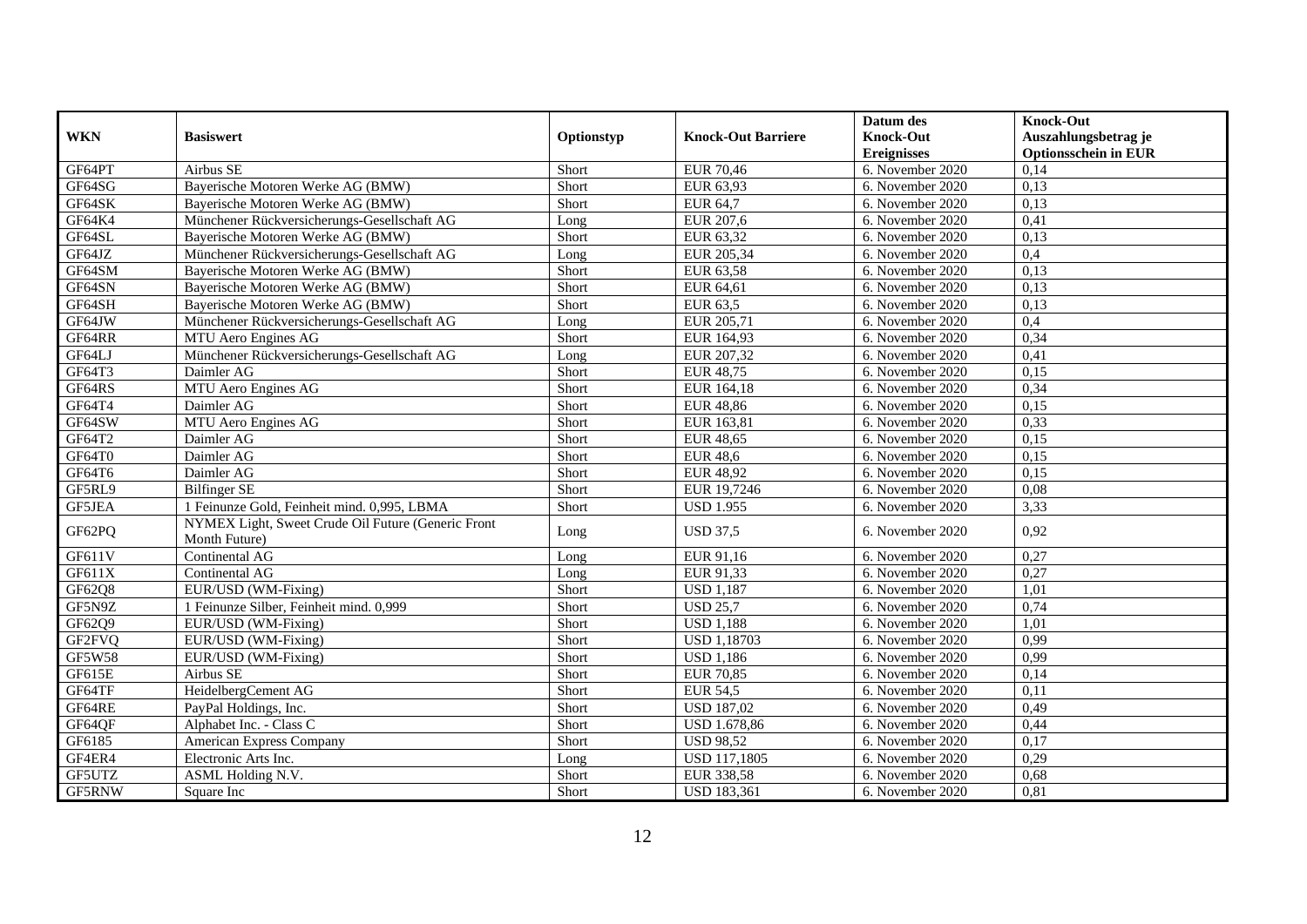|               |                                             |            |                           | Datum des          | <b>Knock-Out</b>            |
|---------------|---------------------------------------------|------------|---------------------------|--------------------|-----------------------------|
| <b>WKN</b>    | <b>Basiswert</b>                            | Optionstyp | <b>Knock-Out Barriere</b> | <b>Knock-Out</b>   | Auszahlungsbetrag je        |
|               |                                             |            |                           | <b>Ereignisses</b> | <b>Optionsschein in EUR</b> |
| GC3HXQ        | Uber Technologies, Inc.                     | Short      | <b>USD 43,6971</b>        | 6. November 2020   | 0,23                        |
| GF64PV        | Airbus SE                                   | Short      | EUR 70,72                 | 6. November 2020   | 0.14                        |
| GF64QH        | Alphabet Inc. - Class C                     | Short      | USD 1.685,89              | 6. November 2020   | 0,44                        |
| GF64QG        | PayPal Holdings, Inc.                       | Short      | <b>USD 190,51</b>         | 6. November 2020   | 0,5                         |
| GF5UQB        | Enel S.p.A.                                 | Short      | <b>EUR 7,75</b>           | 6. November 2020   | 0.15                        |
| GF4RB8        | EUR/USD (WM-Fixing)                         | Short      | <b>USD 1,18857</b>        | 6. November 2020   | 0.99                        |
| GF64QJ        | Alphabet Inc. - Class C                     | Short      | USD 1.693,28              | 6. November 2020   | 0,44                        |
| GF64RH        | PayPal Holdings, Inc.                       | Short      | <b>USD 189,15</b>         | 6. November 2020   | 0,49                        |
| GF42ZG        | Take-Two Interactive Software, Inc.         | Short      | <b>USD 172,1584</b>       | 6. November 2020   | 0.6                         |
| GF4RAT        | 1 Feinunze Gold, Feinheit mind, 0.995, LBMA | Short      | <b>USD 1.960</b>          | 6. November 2020   | 3,39                        |
| GF5RR6        | Deutsche Post AG                            | Short      | EUR 41,557                | 6. November 2020   | 0,08                        |
| GF64QM        | Alphabet Inc. - Class C                     | Short      | <b>USD 1.702,08</b>       | 6. November 2020   | 0,44                        |
| GF64RJ        | PayPal Holdings, Inc.                       | Short      | <b>USD 188,55</b>         | 6. November 2020   | 0,49                        |
| GF5REC        | Electronic Arts Inc.                        | Long       | USD 117,3596              | 6. November 2020   | 0,29                        |
| GF48KV        | Take-Two Interactive Software, Inc.         | Short      | <b>USD 172,2405</b>       | 6. November 2020   | 0,6                         |
| GF5N9L        | 1 Feinunze Gold, Feinheit mind. 0,995, LBMA | Short      | <b>USD 1.959</b>          | 6. November 2020   | 3,35                        |
| GF64QQ        | Alphabet Inc. - Class C                     | Short      | <b>USD 1.712,72</b>       | 6. November 2020   | 0,45                        |
| GF64S2        | PayPal Holdings, Inc.                       | Short      | <b>USD 188</b>            | 6. November 2020   | 0.49                        |
| GF5RED        | Electronic Arts Inc.                        | Long       | <b>USD 115,763</b>        | 6. November 2020   | 0,28                        |
| GF64TW        | Alphabet Inc. - Class C                     | Short      | USD 1.683,56              | 6. November 2020   | 0,44                        |
| GF5RNX        | Square Inc                                  | Short      | <b>USD 184,1875</b>       | 6. November 2020   | 0,81                        |
| GF64QN        | PayPal Holdings, Inc.                       | Short      | <b>USD 196,66</b>         | 6. November 2020   | 0,51                        |
| GF48F2        | Electronic Arts Inc.                        | Long       | <b>USD 116,1385</b>       | 6. November 2020   | 0,28                        |
| GF64RF        | PayPal Holdings, Inc.                       | Short      | <b>USD 187,49</b>         | 6. November 2020   | 0,49                        |
| <b>GFOTBF</b> | Electronic Arts Inc.                        | Long       | USD 117,8393              | 6. November 2020   | 0,29                        |
| GF64QP        | PayPal Holdings, Inc.                       | Short      | <b>USD 198,18</b>         | 6. November 2020   | 0,52                        |
| GF64TV        | PayPal Holdings, Inc.                       | Short      | <b>USD 194,15</b>         | 6. November 2020   | 0,51                        |
| GF453R        | Electronic Arts Inc.                        | Long       | <b>USD 116,1801</b>       | 6. November 2020   | 0,28                        |
| GF64QV        | PayPal Holdings, Inc.                       | Short      | <b>USD 199,33</b>         | 6. November 2020   | 0,52                        |
| GF64QR        | PayPal Holdings, Inc.                       | Short      | <b>USD 195,33</b>         | 6. November 2020   | 0,51                        |
| GF64QK        | PayPal Holdings, Inc.                       | Short      | <b>USD 191,28</b>         | 6. November 2020   | 0,5                         |
| GF64QL        | PayPal Holdings, Inc.                       | Short      | <b>USD 192,14</b>         | 6. November 2020   | 0,5                         |
| GF64RM        | PayPal Holdings, Inc.                       | Short      | <b>USD 189,8</b>          | 6. November 2020   | 0,5                         |
| GF64S4        | PayPal Holdings, Inc.                       | Short      | <b>USD 193,09</b>         | 6. November 2020   | 0,5                         |
| GF5ZW3        | 1 Feinunze Platin, Feinheit mind. 0,9995    | Short      | <b>USD 913</b>            | 6. November 2020   | 0,4                         |
| GF5RN1        | Square Inc                                  | Short      | USD 188,0251              | 6. November 2020   | 0,83                        |
| GC87U9        | Electronic Arts Inc.                        | Long       | <b>USD 114,8877</b>       | 6. November 2020   | 0,28                        |
| GF64TG        | HeidelbergCement AG                         | Short      | EUR 54,61                 | 6. November 2020   | 0,11                        |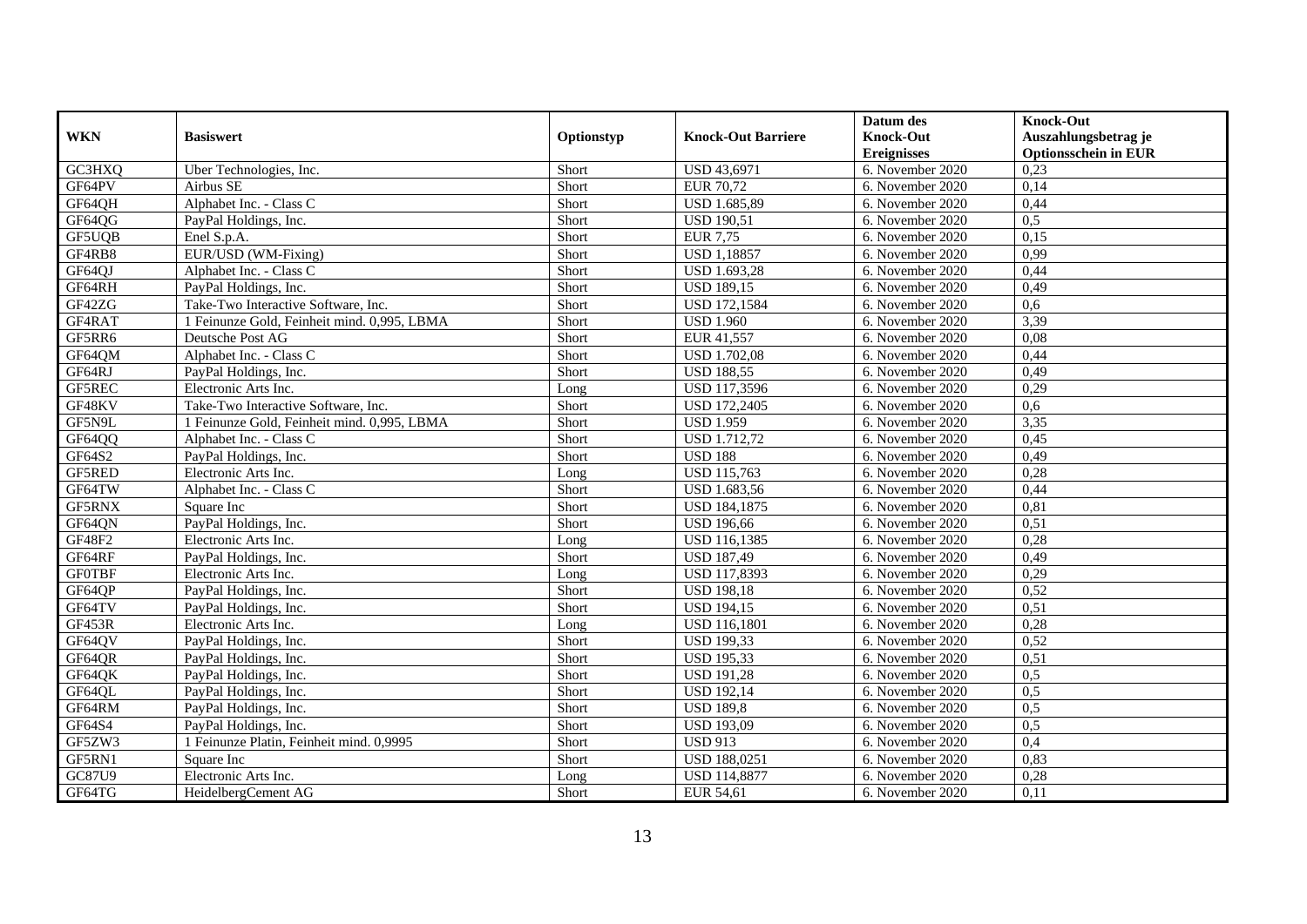|                                |                                                            |            |                           | Datum des          | <b>Knock-Out</b>            |
|--------------------------------|------------------------------------------------------------|------------|---------------------------|--------------------|-----------------------------|
| <b>WKN</b>                     | <b>Basiswert</b>                                           | Optionstyp | <b>Knock-Out Barriere</b> | <b>Knock-Out</b>   | Auszahlungsbetrag je        |
|                                |                                                            |            |                           | <b>Ereignisses</b> | <b>Optionsschein in EUR</b> |
| GF64TZ                         | MTU Aero Engines AG                                        | Short      | EUR 165,3                 | 6. November 2020   | 0,34                        |
| GF4RBD                         | 1 Feinunze Palladium, Feinheit mind. 0,9995                | Short      | <b>USD 2.483,5</b>        | 6. November 2020   | 1,1                         |
| GF6174                         | Autodesk, Inc.                                             | Short      | <b>USD 260,63</b>         | 6. November 2020   | 0.91                        |
| GF62PS                         | ICE Brent Crude Oil Future (Generic Front Month<br>Future) | Long       | <b>USD 39,5</b>           | 6. November 2020   | 0.97                        |
| GF4YYH                         | Square Inc                                                 | Short      | <b>USD 190,98</b>         | 6. November 2020   | 0,84                        |
| GF64TJ                         | HeidelbergCement AG                                        | Short      | EUR 55,18                 | 6. November 2020   | 0,11                        |
| GF64PU                         | Airbus SE                                                  | Short      | <b>EUR 70,99</b>          | 6. November 2020   | 0.14                        |
| GF64TK                         | HeidelbergCement AG                                        | Short      | EUR 54,73                 | 6. November 2020   | 0,11                        |
| GF0H3B                         | Micron Technology, Inc.                                    | Short      | <b>USD 55,2674</b>        | 6. November 2020   | 0,24                        |
| GF2066                         | GBP/USD (WM-Fixing)                                        | Short      | <b>USD 1,3177</b>         | 6. November 2020   | 1,1                         |
| GF4YYL                         | Square Inc                                                 | Short      | <b>USD 189,9268</b>       | 6. November 2020   | 0,84                        |
| GF3ZH4                         | Nvidia Corporation                                         | Short      | USD 577,1432              | 6. November 2020   | 2,55                        |
| GF2067                         | GBP/USD (WM-Fixing)                                        | Short      | USD 1,31673               | 6. November 2020   | 1,1                         |
| GF5XZF                         | The Boeing Company                                         | Short      | <b>USD 157,63</b>         | 6. November 2020   | 0,04                        |
| GF3VF6                         | Nvidia Corporation                                         | Short      | USD 578,9432              | 6. November 2020   | 2,56                        |
| G <sub>C7</sub> <sub>G33</sub> | Snap Inc.                                                  | Short      | <b>USD 44,1111</b>        | 6. November 2020   | 2,36                        |
| GF42QS                         | Nvidia Corporation                                         | Short      | <b>USD 574.9537</b>       | 6. November 2020   | 2,54                        |
| <b>GF230V</b>                  | GBP/USD (WM-Fixing)                                        | Short      | <b>USD 1,31589</b>        | 6. November 2020   | 1,1                         |
| GF4YYW                         | Square Inc                                                 | Short      | USD 192,9156              | 6. November 2020   | 0,85                        |
| GF5UPQ                         | Snap Inc.                                                  | Short      | <b>USD 43,03</b>          | 6. November 2020   | 2,31                        |
| GF5UQT                         | Snap Inc.                                                  | Short      | <b>USD 42,75</b>          | 6. November 2020   | 2,29                        |
| GF4YYF                         | Square Inc                                                 | Short      | USD 189,4619              | 6. November 2020   | 0,84                        |
| GF4Z1L                         | Take-Two Interactive Software, Inc.                        | Short      | <b>USD 175,2561</b>       | 6. November 2020   | 0.61                        |
| GF4YZ0                         | Square Inc                                                 | Short      | <b>USD 194,5286</b>       | 6. November 2020   | 0,86                        |
| GF2LRM                         | Take-Two Interactive Software, Inc.                        | Short      | USD 173,2859              | 6. November 2020   | 0,6                         |
| GF4Z1Q                         | Take-Two Interactive Software, Inc.                        | Short      | <b>USD 178,2081</b>       | 6. November 2020   | 0,62                        |
| GF4YYR                         | Square Inc                                                 | Short      | <b>USD 191,5778</b>       | 6. November 2020   | 0.85                        |
| GF2E2L                         | Take-Two Interactive Software, Inc.                        | Short      | <b>USD 176,4032</b>       | 6. November 2020   | 0.62                        |
| GF4Z1N                         | Take-Two Interactive Software, Inc.                        | Short      | USD 177,3551              | 6. November 2020   | 0,62                        |
| GF4Z1J                         | Take-Two Interactive Software, Inc.                        | Short      | <b>USD 174,6714</b>       | 6. November 2020   | 0,61                        |
| GF45A3                         | Take-Two Interactive Software, Inc.                        | Short      | USD 173,4654              | 6. November 2020   | 0.6                         |
| GF5UPS                         | Snap Inc.                                                  | Short      | <b>USD 44,62</b>          | 6. November 2020   | 2,39                        |
| GF5UPT                         | Snap Inc.                                                  | Short      | <b>USD 43,71</b>          | 6. November 2020   | 2,34                        |
| GF4YYT                         | Square Inc                                                 | Short      | <b>USD 190,4392</b>       | 6. November 2020   | 0,84                        |
| GF3221                         | Square Inc                                                 | Short      | <b>USD 199,6609</b>       | 6. November 2020   | 0,88                        |
| GF42TS                         | Square Inc                                                 | Short      | USD 196,8645              | 6. November 2020   | 0,87                        |
| GF4FY6                         | Square Inc                                                 | Short      | <b>USD 198,9428</b>       | 6. November 2020   | 0,88                        |